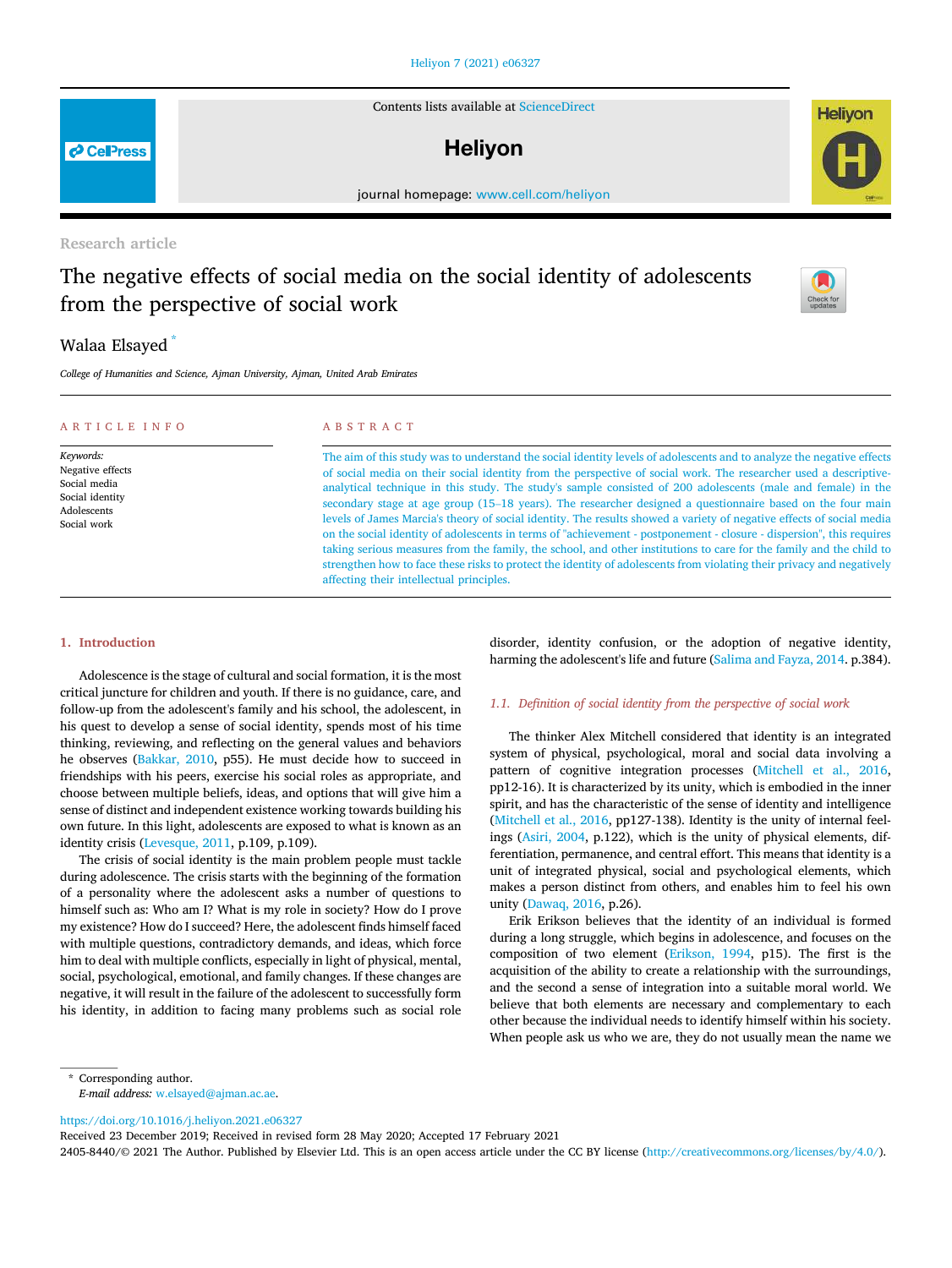carry, but our position in the social network, that is, the small circle that we belong to within the great social circle, and the job that we do within this circle (Salima and Fayza, 2014, p.390). Therefore, the individual does not just mention his first name, but adds to him the last name, and then the functional definition, which refers to occupation, hobby or status. This leads us to the second element, namely, the need for an individual to have a meaningful world in which to enjoy his or her abilities and receive the appropriate reward for what he does. This is why all people seek to build relationships with a group, because much of the pleasure of life, or happiness, is achieved through interaction between individuals. Hence, it is said that those who dispense with people lose the sense of beauty of life (Al-Shammasi, 2006, p.23) because in fact they lose the need for the daily challenge posed by the physical and moral interaction between the individual and his environment (Cillessen and Rose, 2008, p.143). It is the need for integration that imposes on the individual a pattern of personal choices and descriptions that may not necessarily be the best for them but are necessary to make their way into the community. On the other hand. groups may vary in their susceptibility to the integration of new individuals, in the sense that they may set difficult conditions, require the individual to give up his own choices in return for enjoying the virtues of social living, or simply refuse to integrate any new individual unless they are fully identical with them in psychological and social growth (Al-Hafian, 2004, p.30).

#### *1.2. James Marcia's theory and levels of social identity*

The theory of Marcia is based on a significant assumption that a welldefined and independently determined identity exists for the mature and well-adjusted person. This presumption expresses an implicit collection of shared principles, with a putting great emphasis on human interests, rights, and freedoms. Therefore, maturity in terms of a highly developed sense of an individual self is only natural, and maturity is characterized by the willingness to subjugate individual pursuits and desires in the service of the greater good of the group (Morelli, 2020, pp.12–24).

There are four key points or milestones that James Marcia's theory has descriptively defined along the continuum of identity growth. Such stations or points describe very different states of identity, ranging from a diffuse and indeterminate individual identity to a precise and extremely specific individual identity. Marcia assumed that such conditions and events (called 'crises') act as catalysts for movement along this continuum and through the different status of identity. These crises cause internal tension and emotional upheaval, forcing teenagers to analyze their values, beliefs, and aspirations and doubt them. They can develop new beliefs, accept different values, and make different choices as they explore new possibilities. Every identity status is a basic configuration of the progress of an adolescent with regard to identity exploration and dedication to the values, beliefs, and goals that contribute to identity (Marcia, 1966, p 551), Marcia used the concept of identity status to identify four stations or points of unique developmental identity as follows:

Social identity achievement: This status of identity reflects both a high degree of experimentation and a high level of dedication. It is said that teenagers have achieved their identity through an active discovery phase and a deep commitment to a clear set of values, beliefs, and life goals that have resulted from this active exploration and analysis. Adolescents will have determined what ideals and priorities are most important to them at this identity status, and what purpose or task will drive their life. individuals at the status of identity achievement may prioritize what is relevant to them and have sorted who they want to be by the many possibilities. They would have experimented and examined their journey in life with several different convictions and values. Young people need to feel optimistic and secure in their choices and beliefs to truly achieve this form of identity (Marcia James, 2011, p101). In addition to achieving a goal as a result of the individual's experience after a temporary period of exploration, including testing values, beliefs, goals, and roles, selecting what was meaningful or personal and of social value,

and then demonstrating a true commitment to what was chosen to implement it (Al-Ghamdi, 2001, p.86).

Social identity postponement: This identity status reflects a high level of experimentation but a low degree of dedication. At this point, teenagers are in the midst of a crisis of identity that has prompted them to explore and experiment with various values, beliefs, and goals. They have not, however, made any definitive decisions as to which principles and beliefs are most important to them, and which values should guide their lives. Therefore, they are not committed to a specific identity yet. They keep their choices and alternatives open (Marcia, 1966, p 550). In addition to continuing to try and test the available options without reaching a final decision and without making a real commitment to specific options, which causes the individual to change his choices from time to time in an attempt to reach what is appropriate (Abu Arad, 2008, p.18), including but not limited to changing the field of study, profession, identities or friends (Steinberg, 2002, p.33).

Social identity closure: This status of identification indicates a low level of discovery but a high degree of dedication. Adolescents do not consciously seek to decide what is important to them in this identity status. The principles and beliefs they have been taught are not questioned. Instead, by clearly embracing the ideals and values of their families and community culture, these teenagers obtain their identity. In a way, the personality given to them is passively embraced by them. Although these young people are committed to their assigned ideals and life goals, they do not ask why they should be, nor do they suggest any alternatives (Marcia, 1980, pp.159–187), in addition to their avoidance of any subjective attempt to reveal beliefs, goals and social roles of meaning or value in life, but they are contented with satisfaction of the roles as determined by external forces such as family and society (Al-Zu'bi, 2001, p.477).

Social identity dispersion: This identity status describes adolescents who have neither explored any real identity nor committed to it. This status of identity thus reflects a low level of experimentation and a low level of dedication. These teenagers have not at all considered their identity, and have not set any goals for life. They are reactive, floating through life passively, and dealing with every situation as it arises. Their main motivation is hedonism, avoiding discomfort, and gaining pleasure (Marcia James, 2011, p101), in addition to the lack of individual sense of the need to form a philosophy, goals, or specific roles in life, on the one hand, with the absence of commitment to the roles which led by chance on the other. This happens with the aim of avoiding the individual researching and testing to preferring compatibility with problems or solving them by postponing and disrupting (Khader, 2018, p.89).

In light of the above, the individual's identity is formed solely by the interaction of the individual with others, and the individual's view of others is partly shaped by the way others view that individual. According to the theory of symbolic reactivity (role theory) (Al-Murshidi, 2007, p.27), people continue to possess their individuality but are not entirely distinct from society (Ali, 2007, p.83), and identity acts as a bridge between the individual and those around him (Mohsen, 2018), for this reason, we must work hard to monitor and follow up our children in their way of life especially after the recent boom in electronic means of communication and the spread of social media which has become a remarkable presence all over the world, especially among children and young people and despite the positive effect of some social media, but the social media can also have a destructive influence on social relations between adolescents and their families, in addition to the negative effect on the academic achievement of adolescents.

#### *1.3. De*fi*nition of social media*

The phenomenon of social media began in 1997, and the site "Six Degrees.com" was the first of these sites providing the opportunity for users to create profiles, comment on news, and exchange messages with other participants (Mohamed, 2019, p.6). Although the site "Six Degrees.com" is the pioneer of social networking, "My Space.com" has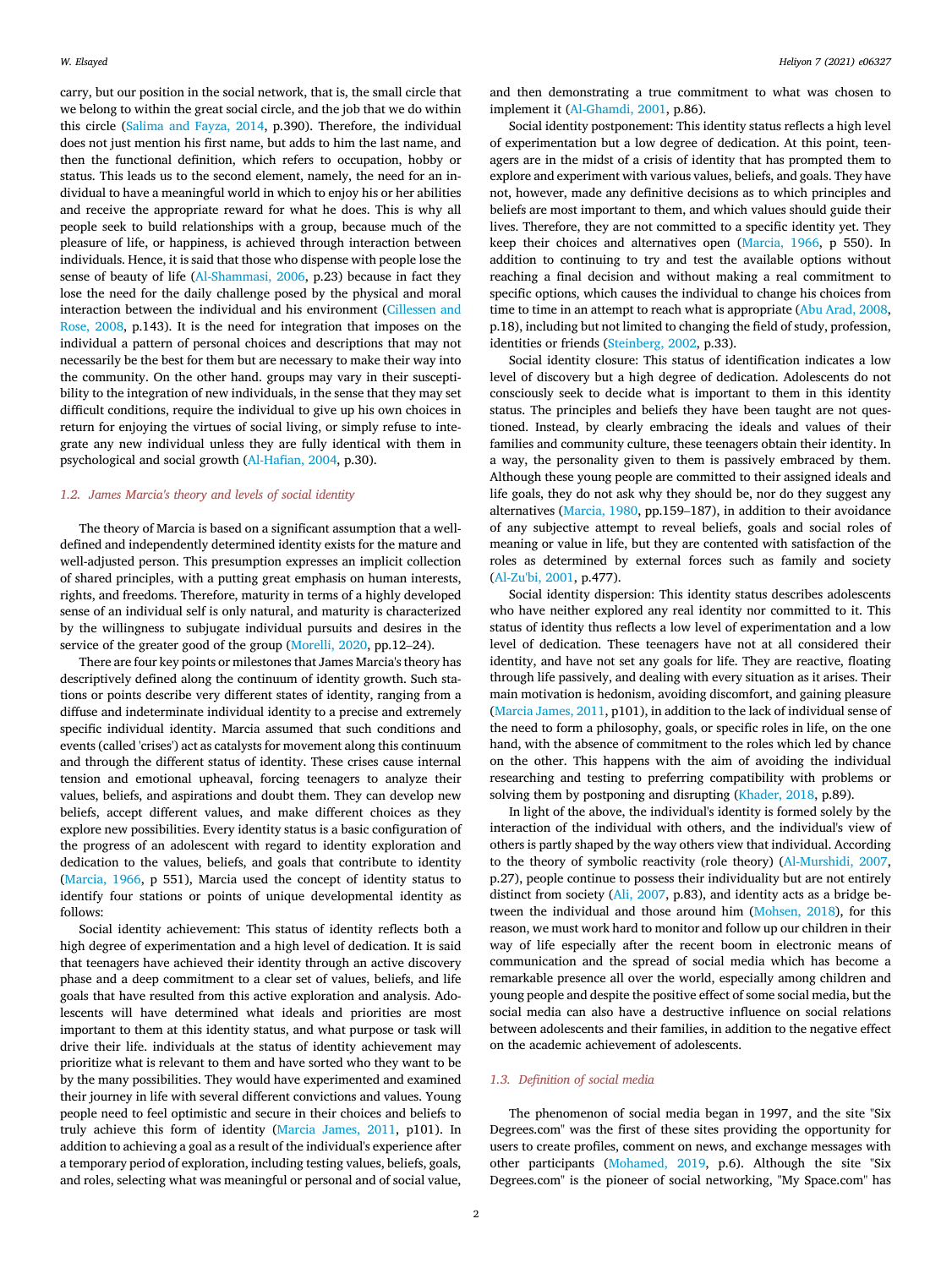opened wide horizons and achieved tremendous success since its inception in 2003 (Hayaty, 2018, p.3). Then successively began the emergence of social media, but the milestone is the emergence of 'Facebook.com' which enables users to share information among themselves and allow friends to access their profiles (Al-Shareef, 2014, p73), for this reason, the use of various social media has become a daily occurrence in modern times (Mashaal, 2018, p.56).

Some scholars define social media as virtual places where communication through the means of dialogue, chat, comment, photography, and interaction between users can take place without borders or breaks (Al-Jazi, 2018, p.14). So, the internet is described as a virtual space because it is considered a liberating place where no one party owns it (Asur and Huberman, 2010, p.40), and defines social media as services that are created and programmed by major companies to gather the largest number of users and friends who share activities and interests, searching for more friendships and the interests and activities of other people with whom they share one of the intellectual contributions (Bailey et al., 2009, p. 10 & Salim, 2008, p.56). These social media provide features such as instant messaging, public and private messaging, and multimedia sharing of voice, video, image, and files (Rajah, 2019, p.86), which has attracted millions of users from around the world. (Mansour, 2014, pp.287–288), and also social media are an electronic social structure made from individuals, groups, or institutions, the basic composition (such as an individual) of which is called a term (node) where these nodes are connected to different types of relationships (Al-Mu'ti, 2016, p.93). Such as supporting a specific sports team, belonging to a company or nationality of a country in the world and these relationships may reach deeper degrees (Ali, 2019, p.102), such as social status, beliefs, or class to which the person belongs (Salima and Fayza, 2014, p.391), and there are many types of social media used by children and adolescents such as Facebook, Instagram, Twitter, Snapchat, WhatsApp, etc (Hamed, 2018, p.7).

# *1.4. Advantages for children and adolescents of using social media from the perspective of social work*

Provide the opportunity to connect with friends, family, and colleagues who share the same interests, and share pictures, ideas, and fun moments with each other (O'Keeffe and Clarke-Pearson, 2011, p127).

Provide an opportunity to join in community service projects through what is known as "e-volunteering".

Developing individual and collective creativity through exchanging technical projects and benefitting from innovative experiences (Muzayd, 2012, p.42).

Promoting educational opportunities developing ideas and raising intelligence through the creation of blogs, videos, and game sites (Ito et al., 2008, p.15).

There are ways to regulate and control privacy and confidentiality rules not based on reparation or compulsion but rather on choice, and users can block or report inappropriate or unacceptable interventions and materials.

Provide an opportunity to learn, to exchange respect, tolerance, and constructive dialogue on global humanitarian issues to promote human identity and social skills (Abdul Jalil, 2011, p.247).

# *1.5. Risks for children and adolescents of using social media from the perspective of social work*

Threat and harassment through the Internet: through the dissemination of false information, embarrassing or hostile interaction from others. This is one of the biggest risks of using the internet for adolescents, it is a risk from peer to peer and can cause profound social and psychological consequences such as depression, anxiety, isolation, and tragic suicide (Nomar, 2012, p.193).

Send sexual messages (sexting): through the sending and receiving of sexual messages and images through mobile phones, computers, and

other digital receivers where images become rapidly spread via mobile phone and the internet. This phenomenon can be seen in recent research which has shown that 20% of adolescents published pictures of their own showing themselves naked or semi-naked, with some of them having been accused and convicted on charges of felony publishing porn (AL-Oubli, 2011, p.826).

Facebook depression: which occurs in adolescents as a result of spending a lot of time on social media sites such as Facebook and then beginning to show symptoms of depression through social isolation from their environment and their families, with some resorting to using dangerous sites and blogs, which may promote addiction or sexual relations and/or destructive, self-aggressive behaviors. Social media sites lead to the isolation and destruction of family relations (Hosni, 2011, p. 101).

The collapse of the idea of the reference group in its traditional sense. The virtual society is not determined by the place, but by the common interests that bring people together, who did not necessarily know each other before meeting electronically. They are sleepless societies; one can find a contact with another around the clock. Virtual societies are highly decentralized and gradually result in the dismantling of the concept of traditional identity. The disintegration of identity is not confined to national or resident identity, but also to personal identity, because those who use social media often use pseudonyms and avatars, and some have more than one account (Al-Obaidi, 2019, p.18).

Digital Footprint and Privacy concerns: This is related to the lack of privacy for adolescents, due to a lack of experience in the safe use of social media sites, who exchange a lot of private information or disseminate false information related to them or others putting their privacy at risk. In addition, the presence of the property is collected and user information recorded on the internet resulting in something called a "digital fingerprint." (Zain Al Abdeen, 2013, p.2).

# *1.6. Previous studies*

Several studies have indicated that one of the most significant difficulties experienced by adolescents is a conflict of values linked to their continuous search for identity and belonging (Bouchey and Furman, 2013, p.319). This is compounded with a desire to achieve self-direction by going into the unknown; interacting with strangers on social media sites and entering into a network of virtual relationships via the internet. This corresponds with the study (Laith, 2011) on "The Impact of Using Social Media site "Facebook" on Youth Self-Esteem" which demonstrated the role Facebook plays in modern upbringing through providing a platform for children and young people to discover ideas and convictions that greatly shape their future character values and determine their life trends. Traditional upbringing institutions lack the ability to monitor new behavioral patterns resulting from friction with the outside world caused by social media. The study also noted that a large number of young people have become isolated from their communities, hiding behind computer screens to connect with the virtual community instead. The study recommended the need to regulate the method and hours of social media use, while determining the quality of permitted sites and programs, and considering the increasing need for periodic supervision on children by their families. In this context, according to recent statistics, 22% of adolescents access their favorite social sites more than ten times a day and more than half of adolescents enter these sites more than once a day 75% of adolescents have a mobile phone, 25% of them use their phones to access these sites. and 54% use it to send SMS, whilst 24% use it for instant messaging. Thus, much of the social and emotional development of this generation takes place online via mobile phone (Zain Al Abdeen, 2013, p.2). And study (Safar, 2017), entitled "The role of social networks in the consolidation of the values of citizenship from the perspective of the Omani youth," This study aimed to identify the role of social networks in establishing the values of citizenship from the viewpoint of the university youth in Oman, The study used the descriptive-analytical approach and relied on the questionnaire tool, It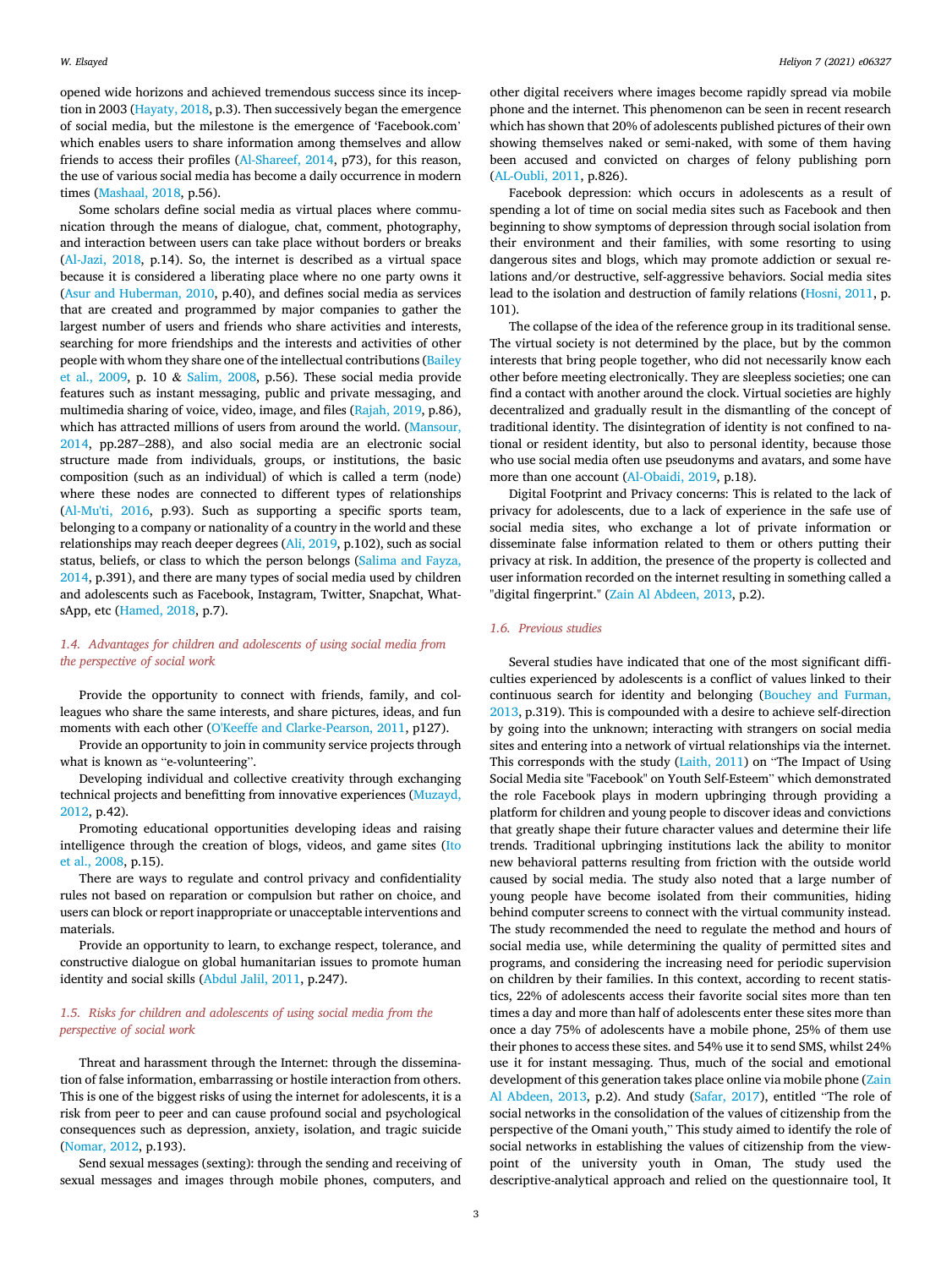was applied to a random sample of 477 students from Sultan Qaboos University, The study concluded several results, including The social networks, reinforced the value of brotherhood among citizens and emphasized the cohesion Patriotism among community members, Social networks were used to promote solidarity, cooperation and assistance to the needy, The results showed that many social media sites were the most used among the sample members They are in order Facebook, WhatsApp, Twitter. And study (Hamdi, 2018), University Youth Dependence on Social Media for Access to Information, "A Survey Study at the University of Tabuk, Saudi Arabia", The main objective of the study is to know the degree of dependence of Saudi youth on the communication sites Social In knowing the information and news they are looking for, and the study relied on the descriptive method and the questionnaire tool, It was applied to a sample of 401 students from the University of Tabuk in Saudi Arabia. The most important results of the study were the most important motives for the use of social networking sites by Saudi youth is entertainment and leisure time, then get news and information, then for social relations with friends and relatives.

Several studies have indicated there are the effects of social media on an individual's life, his academic achievement, and his progress in life such as study (Awad, 2013) entitled: "The effects of the use of social media sites on the educational attainment of children in Tulkarm governorate from the point of view of housewives", which stressed the importance of the role played by mothers of teenage children who use social media sites. The study reached the important conclusion that social media sites have a negative impact on the educational attainment of children, especially in cases where mothers worked more hours. Therefore, it is necessary to target mothers with awareness campaigns and workshops, to raise the level of awareness of how they can monitor their children's use of these sites, and advise them of the need to establish rules and controls to monitor banned and destructive sites, so users cannot access pornographic sites. And study (AL-Aag, 2013) entitled: The use of the Internet in the study and its relationship to motivation for learning in adolescents (12–14 years). The purpose of this study is to explore the relationship between the use of the Internet and motivation for learning among teenage pupils, the researcher used the descriptive method, and relied on a simple random sample, the sample size represents 110 pupils. One of the most important results of the study, the proportion of males who use the Internet is estimated at 50% of the total sample, while the percentage of students who are highly motivated to learning 91.81%, and students with low motivation to learning 9.19%. And study (Hattat, 2014), entitled (psychosocial problems of school-age adolescents internet users), This study aimed at detecting the prevalence of psychosocial problems in terms of internet addiction, social isolation, lack of concentration, and depression in a sample of adolescents studying "internet users in Ouargla", the sample of the basic study consisted of 406 students using the internet who were chosen intentionally among the students studying during the 2013–2014 school year, one of the most important results of the study was that the prevalence of psychological and social problems was low, where the percentage of Internet addiction was 2.95 %, 0.73% for social isolation and 2.70% for the problem of alienation. And study (Zawana, 2015), entitled 'The degree of using social networks as a tool for learning among Jordanian university students and the achieved satisfaction', the aim of this study was to investigate the degree of use of social media by Jordanian university students as a learning tool, the study used the descriptive approach in the field survey of the study community consisting of the University of Jordan as a public university and the Universities of the Middle East and Petra as private universities, the questionnaire was applied to a total sample of 400 students, they were asked closed questions on the five axes of the tool on the degree of use and the satisfaction of saturation, the results include: YouTube ranked first, followed by Facebook and Twitter respectively, students resort to the university's website in the first degree to learn the dates of the quarterly and monthly tests. In

addition to studying (Bu-Abdullah, 2016), entitled " Internet uses and their impact on students Adolescents "Secondary Field Study of Khadr Ramadan Omash-Biskra", this study aimed to identify the uses of the Internet and its impact on teenage pupils and this study is descriptive, and selected the sample was random, Where included 26 students in high school, the questionnaire was used as a study tool, the study reached the following results: It was emphasized that the use of the internet leads to delayed level of academic achievement in adolescent pupils, the availability of the Internet inside the home increases the duration of use of the teenager, it was also emphasized that parents should know the programs which watching their teenage child is on the Internet to guide to the useful things on this network. And also study (Hinnawi, 2016), entitled " Uses of Middle Teen Students for Networks Social networking in Nablus city schools in Palestine, this study aimed to investigate the reality of the use of students adolescence to social networking, the study used the descriptive method and the sample of the study was 217 singles, one of the most important findings of the study is that the majority of students have at least one subscription on social networking sites by 97%, And 63% of them use smartphones as the main device in the use of social networks. And study (Kehinde and Adegbilero. 2016), entitled "Use of social media by science students in public universities in Southwest Nigeria", this study aimed to identify the extent of the use of social media in academic activities by students of the State University in southwestern Nigeria, The study was based on a descriptive curriculum and a purposive sample of 140 students from three educational institutions in southwestern Nigeria, the results of the study indicated that the students are a user of social networking sites in high rates, with 93.48% use Facebook, then Google by 63.77%, In addition, two-thirds of users use it for staying informed about events/news, then for leisure and entertainment, the most important obstacles facing them in the use of social networks are receiving unsolicited messages and power outages.

#### *1.7. The present study and it questions*

The present study is concerned with studying the negative effects of social media on the social identity of adolescents in terms of "achievement - postponement - closure - dispersion" from the perspective of social work, and this is a new aspect not addressed before. In order to do so, this research asks the following research questions:

Q1: What are the negative effects of social media on the level of "achievement" in the social identity of adolescents from the perspective of social work?

Q2: What are the negative effects of social media on the level of "postponement" in the social identity of adolescents from the perspective of social work?

Q3: What are the negative effects of social media on the level of "closure" in the social identity of adolescents from the perspective of social work?

Q4: What are the negative effects of social media on the level of "dispersion" in the social identity of adolescents from the perspective of social work?

Q5: Does the degree of awareness adolescents of the negative effects of social media on levels of their social identity vary according to gender, adjective, age, number years of using, and favorite app?

#### 2. Methodological procedures

#### *2.1. Sample*

The study community is represented by all adolescent students in the secondary stage, an estimated (3836) students "males - females". As for the research sample, the sample was chosen randomly. The researcher used a simple random survey (a representative sample of the study population of adolescent students in secondary school), and the sample size was estimated (200) "males - females" adolescent student. The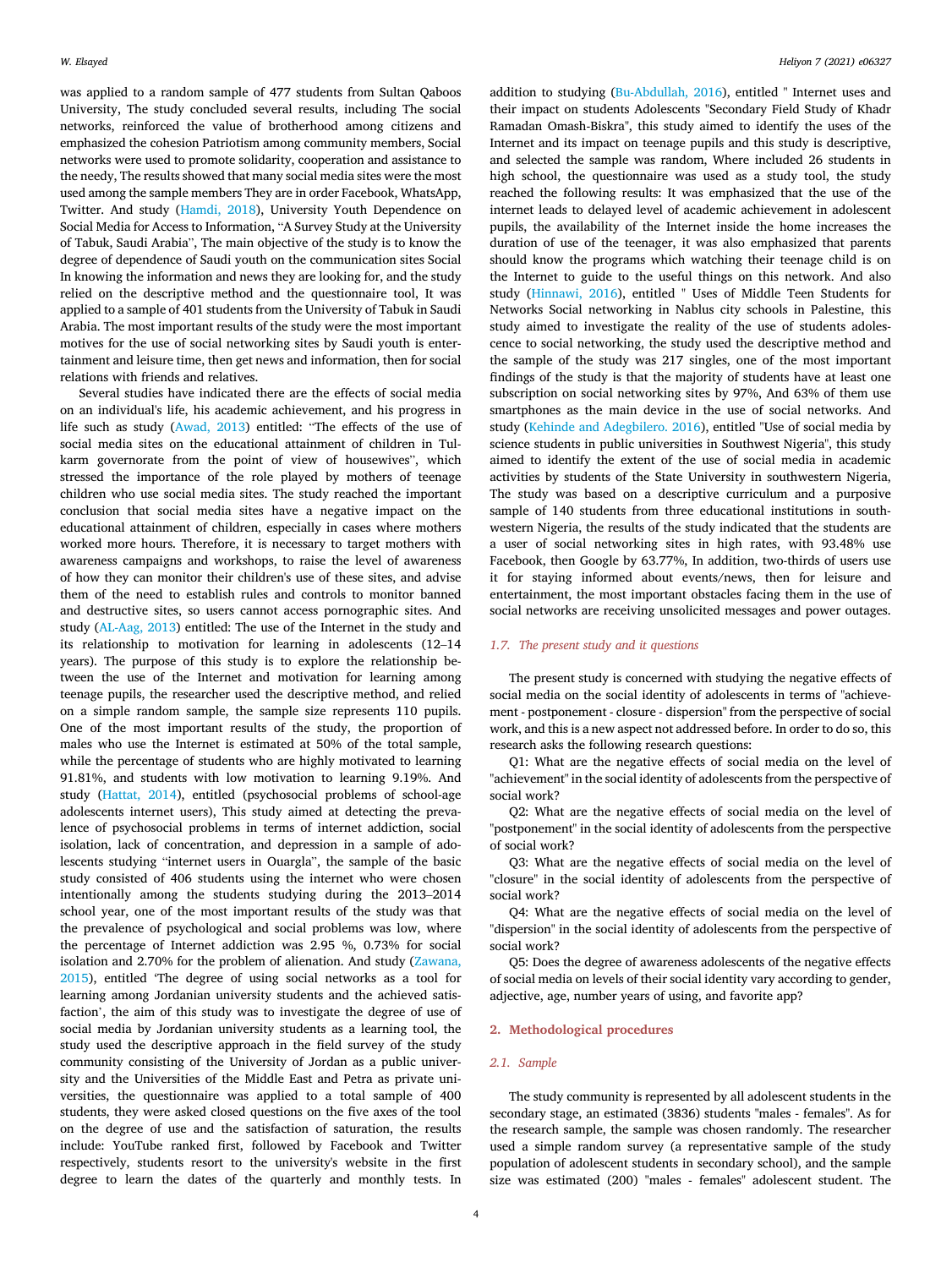Table 1. Demographic information on participants.

| Variables<br>frequencies<br>Statement<br>Gender<br>Female<br>102 | percentage<br>51% |
|------------------------------------------------------------------|-------------------|
|                                                                  |                   |
|                                                                  |                   |
| Male<br>98                                                       | 49%               |
| 200                                                              | 100%              |
| User of social media<br>Adjective<br>190                         | 95%               |
| Non-user of social media<br>10                                   | 5%                |
| Total<br>200                                                     | 100%              |
| Age<br>15 years<br>72                                            | 36%               |
| 67<br>16 years                                                   | 33.5%             |
| 61<br>$17-18$ years                                              | 30.5%             |
| 200                                                              | 100%              |
| Number years of using<br>$1-3$ years<br>51                       | 25.5%             |
| 68<br>4-6 years                                                  | 34%               |
| 81<br>$7-10$ years                                               | 40.5%             |
| Total<br>200                                                     | 100%              |
| Facebook<br>Favorite App<br>79                                   | 39.5%             |
| 36<br>Instagram                                                  | 18%               |
| snap chat<br>17                                                  | 8.5%              |
| Twitter<br>31                                                    | 15.5%             |
| 37<br>WhatsApp                                                   | 18.5%             |
| <b>Total</b><br>200                                              | 100%              |

researcher used Cochran's Equation to calculate a sample size as shown in Eq. (1) (Cochran, 1963, p.75, p.75):

$$
n = \frac{n_0}{1 + \frac{(n_0 - 1)}{N}}
$$
 (1)

Where n is denotes the sample size in limited communities, which applies to the study population,  $n_0$  is denotes the sample size in infinite communities (open communities), and  $N$  is denotes the size of the study population, where the researcher identified the study population from the official data issued by the department of student affairs at the secondary school, which is estimated from the reality of records of 3836 adolescent students.

The researcher used Smith's Equation to calculate a  $n_0$  as shown in Eq. (2) (Smith, 1983, p.90, p.90):

$$
n_0 = \frac{Z^2 \sigma^2}{e^2} \tag{2}
$$

Where  $n_0$  is the sample size, z is the abscissa of the normal curve that cuts off an area  $\alpha$  at the tails and the researcher determined it by 99% at the level of significance of 1%, which is estimated at  $\pm$  2.58, e is the desired level of precision (in the same unit of measure as the variance) which was determined by the researcher as only one degree, and  $\sigma$  is the variance of an attribute in the population.

By doing the calculations it was→:  $n_0 = \frac{(2.58)^2 \times (5.63)^2}{(1)^2}$  = 211

The sample size in the study population can be calculated as follows: -

$$
n = \frac{n_0}{1 + \frac{(n_0 - 1)}{N}}
$$
  
=  $\frac{211}{1 + \frac{(211 - 1)}{3836}}$  = 200 adolescent students

In the present research, the sample consisted of 200 adolescents (males 98 and females 102) form students the secondary stage. (see Table 1, Figure 1 shows the demographic information on participants).

In light of these results, it is clear that the percentage of females represents the highest rate at 51%, and followed Male at 49%. This converges with study (AL-Aag, 2013) which indicated that the proportion

of males is less than or equal to females who use the internet is estimated at 50% (Any half of the total users). This may be justified because most of the girls in the Arab world after the end of their school day spend their spare time for long periods at home because they do not have the same space of freedom as the boys to spend fun time with their friends. This may be why girls are more attracted to using social media as an outlet to entertain themselves and socialize with many people online. The majority of adolescents are those in the age group of 15 years at 36%, followed by 16 years at 33.5%. It is clear that the majority of adolescents are users of social media on a large scale of 95%. This resulted from the ease of use and access of the internet, indoors, and outdoors through the various systems offered by telecommunications companies that are commensurate with the nature of the material possibilities of each individual. That corresponds with the study (Hinnawi, 2016), which confirmed the majority of students have at least one subscription on social media at the rate of 97%. besides, it is clear that the number years of using social media sites of adolescents is (7–10 years) by 40.5% of a user, followed by (4–6) by 34%. This is a significant indicator since these two stages represent the stage of early and middle childhood from the age of 8 years and above. Once the child reached adolescence, he was already addicted to the use of social media because he has spent most of his leisure time using it. In addition to, it turns out that the most popular social media sites frequented by adolescents are Facebook, at 39.5%, followed by WhatsApp, at 18.5%, followed by Instagram, at 18%. This is because these sites offer multiple features that increase the interaction between subscribers at no cost to the user, and it corresponds to the study (Kehinde and Adegbilero, 2016) the indicated that the adolescents are using Facebook in the rate of 93.48%, and also it corresponds to the study (Zawana, 2015) and study (Safar, 2017) which showed that a number of social media sites were the most used among the members They are in order: Facebook, WhatsApp, Twitter.

#### *2.2. Ethical approval*

This study was approved by the Scientific Research Ethics Committee of Ajman UAE. In addition to that, all participants provided informed consent before beginning the survey, besides, confirmation that the researcher complied with all relevant ethical regulations to maintain the confidentiality of the participants' information.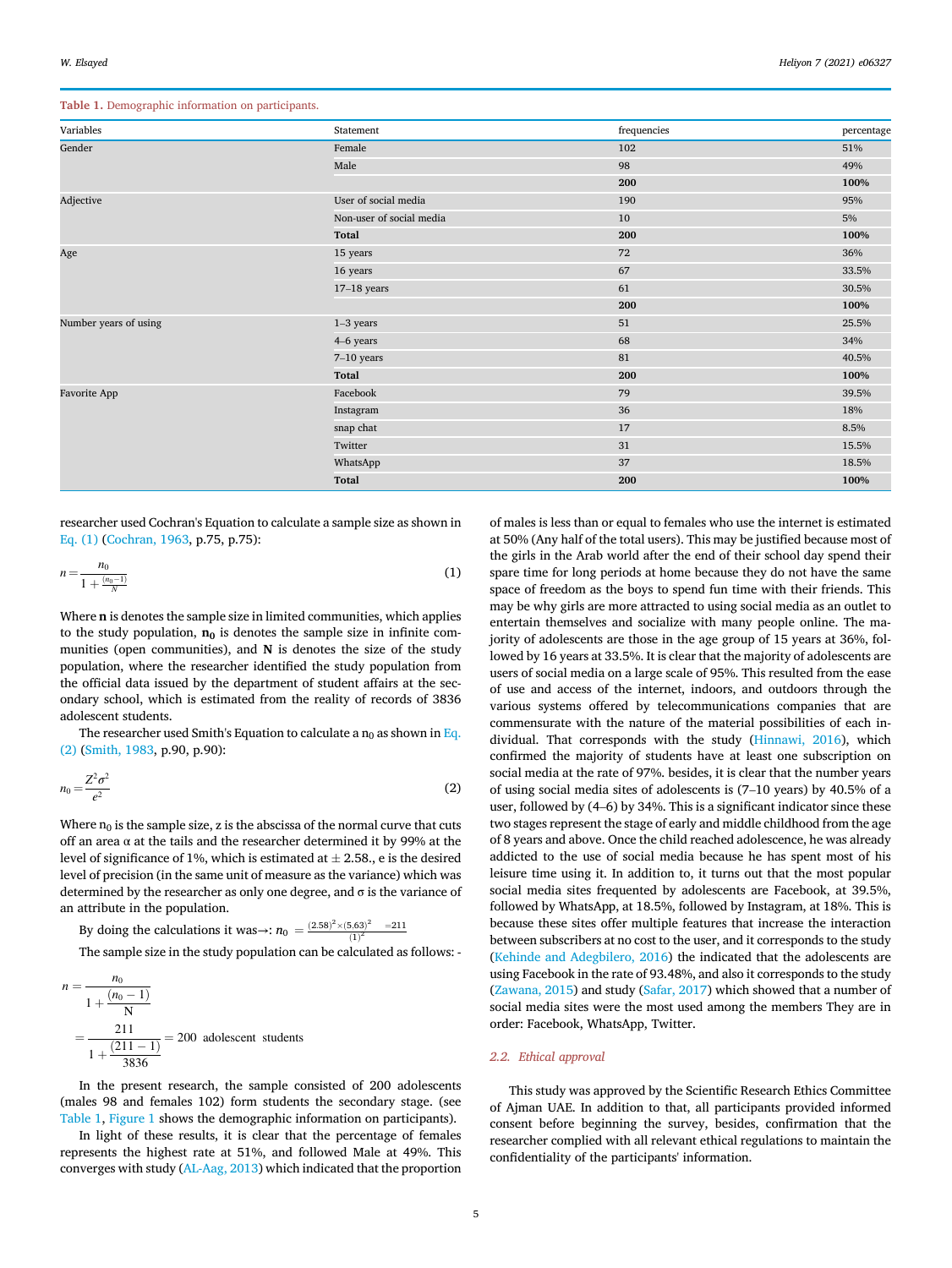



#### *2.3. Study instrument*

# *2.3.1. Questionnaire*

The researcher designed a new and innovative questionnaire that reflects the four main axes of James Marcia's theory of social identity (see 1.2. in 1. Introduction) in order to evaluate the impact of social media sites on the levels of social identity for adolescents. The questionnaire consists of 40 phrases, and the researcher managed the sincerity and reliability of the questionnaire as follows:

Validity of the questionnaire: The research tool was confirmed by the virtual validity method for the questionnaire by presenting it in its initial form with a list of study questions, to ten members of the teaching staff of universities, all of whom were doctorate holders in social work, sociology, psychology, and education. The content was adjusted according to their recommendations.

Reliability of the questionnaire: The researcher verified the reliability of the questionnaire by using the test-retest method. The questionnaire was applied to a small random sample consisting of 30 adolescents in secondary school, and fifteen days after the test was reapplied to the same sample of adolescents. After that, the Spearman correlation coefficient between the two applications was

calculated, it is worth noting that the reliability coefficient was calculated according to Spearman's law of correlation coefficient as shown in Eq.  $(3)$ : -

$$
r_s = 1 - \frac{6(\sum d^2)}{n(n^2 - 1)}\tag{3}
$$

]In light of these results, the total reliability coefficient of 0.80 was considered appropriate for the purposes of this study as shown in Table 2, and the stability of the questionnaire is evident with a high confidence degree  $= 0.80 = 89$ %, It is a high coefficient, so the questionnaire has its validity, reliability and a high level of internal consistency.

Table 2. Shows the stability of the questionnaire and its variables.

| Variables of the questionnaire                                 | Rs    |
|----------------------------------------------------------------|-------|
| Level of "achievement" in the social identity of adolescents.  | 0.815 |
| Level of "postponement" in the social identity of adolescents. | 0.78  |
| Level of "closure" in the social identity of adolescents.      | 0.775 |
| Level of "dispersion" in the social identity of adolescents.   | 0.83  |
| <b>TOTEL</b>                                                   | 0.80  |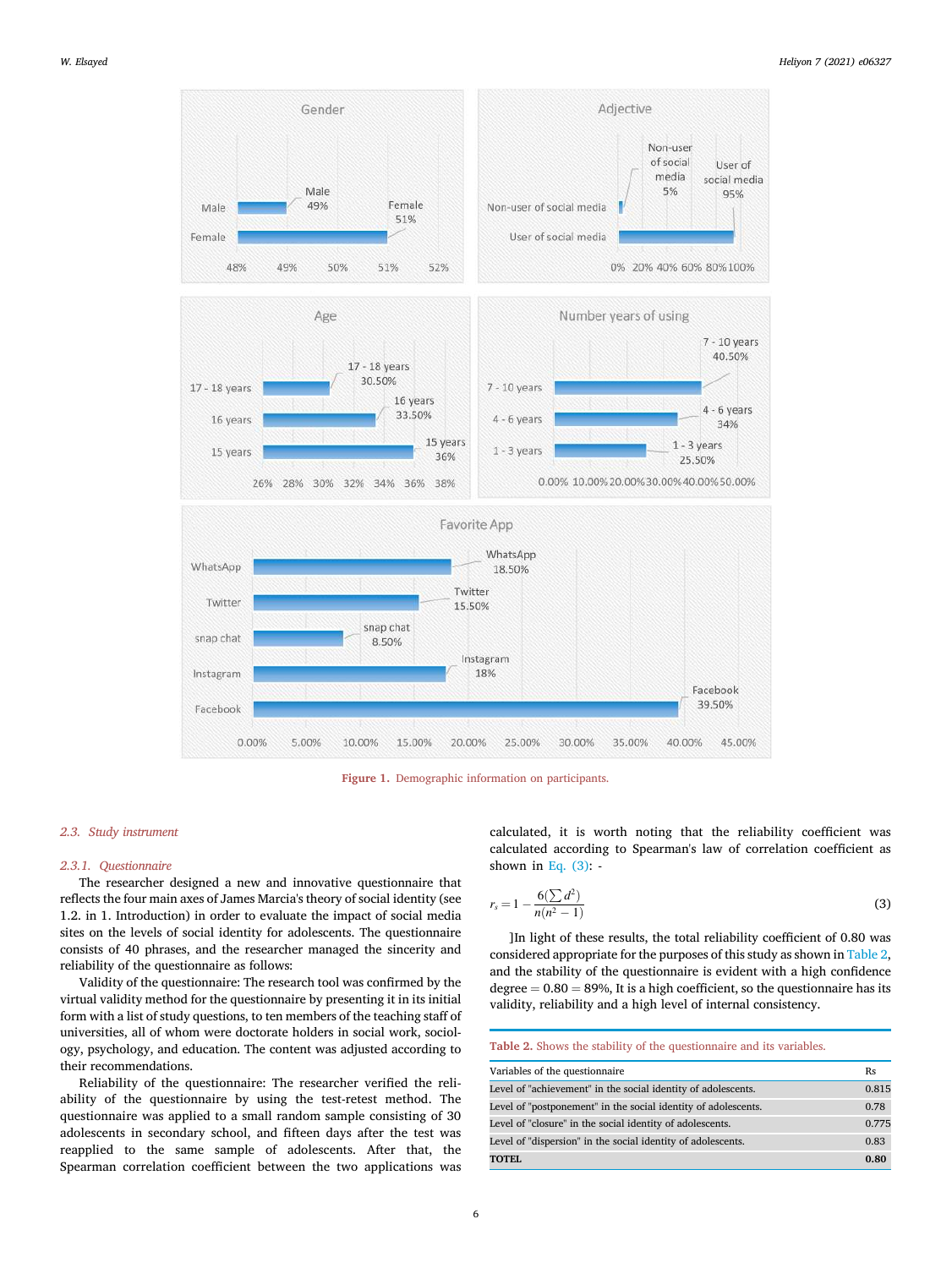#### *2.4. Data analysis measures*

To find out the views of adolescents about the degree of the negative effects of the means of social communication on levels their social identity, a three-dimensional Likert scale is adopted as follows: agree (3), neutral (2), and disagree (1), as shown in Table 3 with the options used to evaluate counting periods.

# *2.5. Methods of analyzing*

The researcher used descriptive analysis to collect, analyze, and interpret the data for the study methodology, this is because this study falls under the descriptive research pattern aimed at describing and analyzing the variables of the study so that the researcher can obtain accurate data (Mohammed, 2012, p.48) and information depicting the reality of the situation (Mowaffaq, 2006, p55). Descriptive analysis is defined as a method of study and a systematic and objective way to explain and measure phenomena (Sandelowski, 1995, pp 372, 374). The description is then linked by comparison and interpretation to reach accurate results as to the nature of the dimensions of the social identity of adolescents and the extent of the negative effects of social media on them and determine the most popular social media used by adolescents, in addition to determining the differences between users and non-users of the areas of social identity associated with each of its four dimensions. This is in light of the monitoring, analysis, and interpretation of the data that was accessible from the study sample, extracting accurate conclusions and recommendations.

# Table 3. The evaluation of scale data based on the options of scale and score intervals.

| Options  | Scores | Score intervals |
|----------|--------|-----------------|
| Agree    |        | $2.34 - 3.00$   |
| Neutral  | Ω      | $1.67 - 2.33$   |
| Disagree |        | $1.00 - 1.66$   |

# *2.6. Analysis of statistics*

The researcher used the Statistical Package for the Social Sciences (SPSS) analytical software for conducting the descriptive statistical analysis of data to analyze and interpret the data, in addition to some statistical coefficients were used to answer the study questions, which were (frequencies, percentage, arithmetic mean, and standard deviation) to characterize sample data. in addition to (T-test) and was used to study gender differences in social identity, as well as differences in the use of gender communication networks, as well as differences in the levels of social identity in terms of (achievement - postponement - closure dispersion). and one-way ANOVA test to find out the significance of the differences between averages.

#### 3. Results

#### *3.1. Study* fi*ndings related to RQ1*

The question was: What are the negative effects of social media on the level of "achievement" in the social identity of adolescents from the perspective of social work?

The total weights, weighted relative weight, percentage of the negative effects of social media on the level of " achievement " in the social identity of adolescents were calculated by using the Questionnaire instrument and then arranging the negative effects of social media on the level of "achievement" according to their total weights, weighted relative weight, and percentage from High to low (see Table 4, Figure 2).

We note from the results that the negative effects of the social media on the level of "achievement" in the social identity of adolescents obtained a total weight of (4020), weighted relative weight of (67%). This indication is a medium, indicating that the level of impact is average. It is clear from the analysis that the phrase (I believe that the future depends on the intelligence of the individual in how he uses the benefits of social media to delight himself more than serve society) showed the highest percentage of all the negative effects of social media on the level of " achievement " in the social identity of adolescents, with total weights (454), Weighted relative weight (75.67), percentage of 11.3 % and Ranking (1).

#### Table 4. The negative effects of social media on the level of "achievement" in the social identity of adolescents.

| The negative effects of social media on the level of "Achievement"                                                                                                                                     | Total weights | Weighted relative<br>weight % | percentage % | Ranking        |
|--------------------------------------------------------------------------------------------------------------------------------------------------------------------------------------------------------|---------------|-------------------------------|--------------|----------------|
| Life loses its meaning if there are no social relationships via social media more than real social<br>relations in reality.                                                                            | 383           | 63.83                         | 9.5          | 8              |
| I believe in all the ideas that I learned from social media more than the ideas that I learned from my<br>parents.                                                                                     | 365           | 60.83                         | 9.1          | 10             |
| I have controls and religious obligations when communicating with the opposite sex via social<br>media.                                                                                                | 404           | 67.33                         | 10.1         | $\overline{4}$ |
| I can adjust myself when using social media So that it does not affect my natural roles in life to the<br>fullest.                                                                                     | 394           | 65.67                         | 9.8          | 6              |
| I believe that the future depends on the intelligence of the individual in how he uses the benefits of<br>social media to delight himself more than serve society.                                     | 454           | 75.67                         | 11.3         | $\mathbf{1}$   |
| I think I can set my future goals and ambitions relying on the ideas transmitted by others through<br>social media.                                                                                    | 386           | 64.33                         | 9.6          | 7              |
| I reached a perfect lifestyle through by imitating others through social media.                                                                                                                        | 415           | 69.17                         | 10.3         | 3              |
| I like displaying my private information on social media to all strangers.                                                                                                                             | 446           | 74.33                         | 11.1         | $\overline{2}$ |
| I select my friends on social media after verification of their personalities and make sure that there<br>are common aspects of thinking between us.                                                   | 401           | 66.83                         | 9.9          | 5              |
| I feel that I will be a different person if I stick to the values transmitted to us contrary to our culture<br>via social media without paying attention to the values and standards of our community. | 372           | 62                            | 9.3          | $\mathbf{Q}$   |
| Total                                                                                                                                                                                                  | 4020          |                               | 100%         |                |
| Weighted relative weight of the variable                                                                                                                                                               | 67%           |                               |              |                |
| Level of weight representation                                                                                                                                                                         | Middle        |                               |              |                |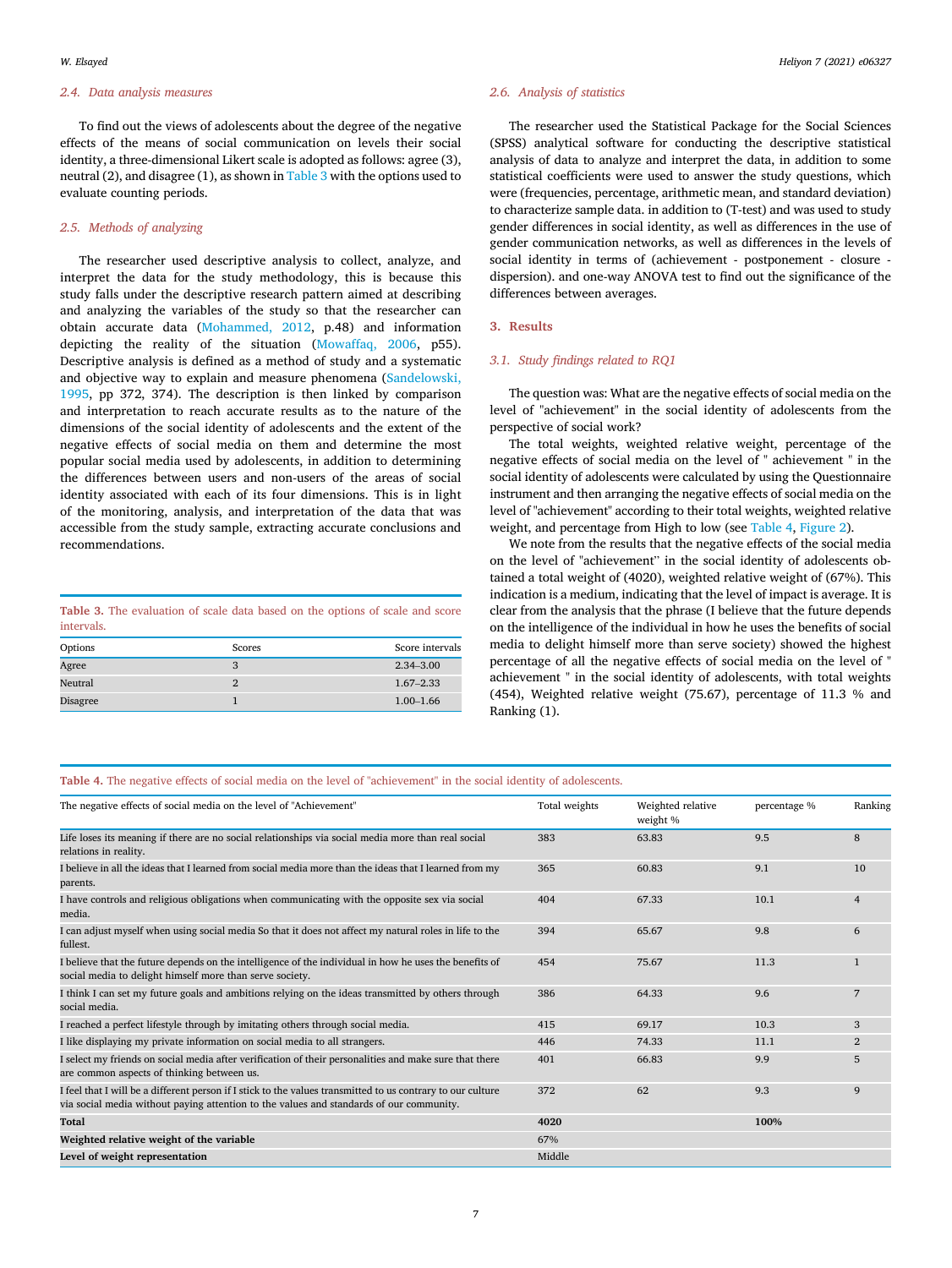

Figure 2. The negative effects of social media on the level of "achievement" in the social identity of adolescents.

#### *3.2. Study* fi*ndings related to RQ2*

The question was: What are the negative effects of social media on the level of "postponement" in the social identity of adolescents from the perspective of social work?

The total weights, weighted relative weight, percentage of the negative effects of social media on the level of "postponement " in the social identity of adolescents were calculated by using the Questionnaire instrument and then arranging the negative effects of social media on the level of "postponement" according to their total weights, weighted relative weight, and percentage from High to low (see Table 5, Figure 3).

We note from the results that the negative effects of the social media on the level of "postponement" in the social identity of adolescents obtained a total weight of (4076), weighted relative weight of (67.93%). This indication is a medium, indicating that the level of impact is average. It is clear from the analysis that the phrase (I learned from my friends through social media that achieving a self does not require logic in thinking and does not require speed in decision-making for any reason) showed the highest percentage of all the negative effects of social media on the level of " postponement " in the social identity of adolescents, with total weights (456), Weighted relative weight (76), percentage of 11.18 % and Ranking (1).

#### Table 5. The negative effects of social media on the level of "postponement" in the social identity of adolescents.

| The negative effects of social media on the level of "Postponement"                                                                                                      | Total weights | Weighted relative weight<br>$\%$ | percentage<br>$\%$ | Ranking        |
|--------------------------------------------------------------------------------------------------------------------------------------------------------------------------|---------------|----------------------------------|--------------------|----------------|
| I learned from my friends through social media that achieving a self does not require<br>logic in thinking and does not require speed in decision-making for any reason. | 456           | 76                               | 11.18              | $\mathbf{1}$   |
| I tend to form a network of friends through social media because I don't know how to<br>choose the best type of friends.                                                 | 365           | 60.83                            | 8.95               | 10             |
| I see that my social roles are practiced through social media better even if some people<br>criticize me for lack of interest or exaggerated delay.                      | 399           | 66.5                             | 9.78               | 8              |
| I constantly change my mind regarding Right and wrong behaviors on social media<br>because the times are changed.                                                        | 410           | 68.33                            | 10.1               | 5              |
| I have not yet settled on the goals that I want to achieve in the future as a result of the<br>continuous development in information technology on social media.         | 402           | 67                               | 9.86               | 7              |
| I need a long time to find for my life meaning away from social media.                                                                                                   | 396           | 66                               | 9.7                | 9              |
| I doubt some of the religious issues I believe in due to the different opinions of my<br>friends on social media.                                                        | 416           | 69.33                            | 10.2               | $\overline{2}$ |
| So far, I have not settled on the tasks and social roles I perform as a result of openness<br>and modern methods on the social media.                                    | 405           | 67.5                             | 9.94               | 6              |
| After talking to my friends through social media, I feel confused about our social values<br>and how useful it.                                                          | 415           | 69.17                            | 10.18              | 3              |
| I am still thinking about my future because I wish to resemble the lifestyle of my friends<br>on social media.                                                           | 412           | 68.67                            | 10.11              | $\overline{4}$ |
| Total                                                                                                                                                                    | 4076          |                                  | 100%               |                |
| Weighted relative weight of the variable                                                                                                                                 | 67.93%        |                                  |                    |                |
| Level of weight representation                                                                                                                                           | Middle        |                                  |                    |                |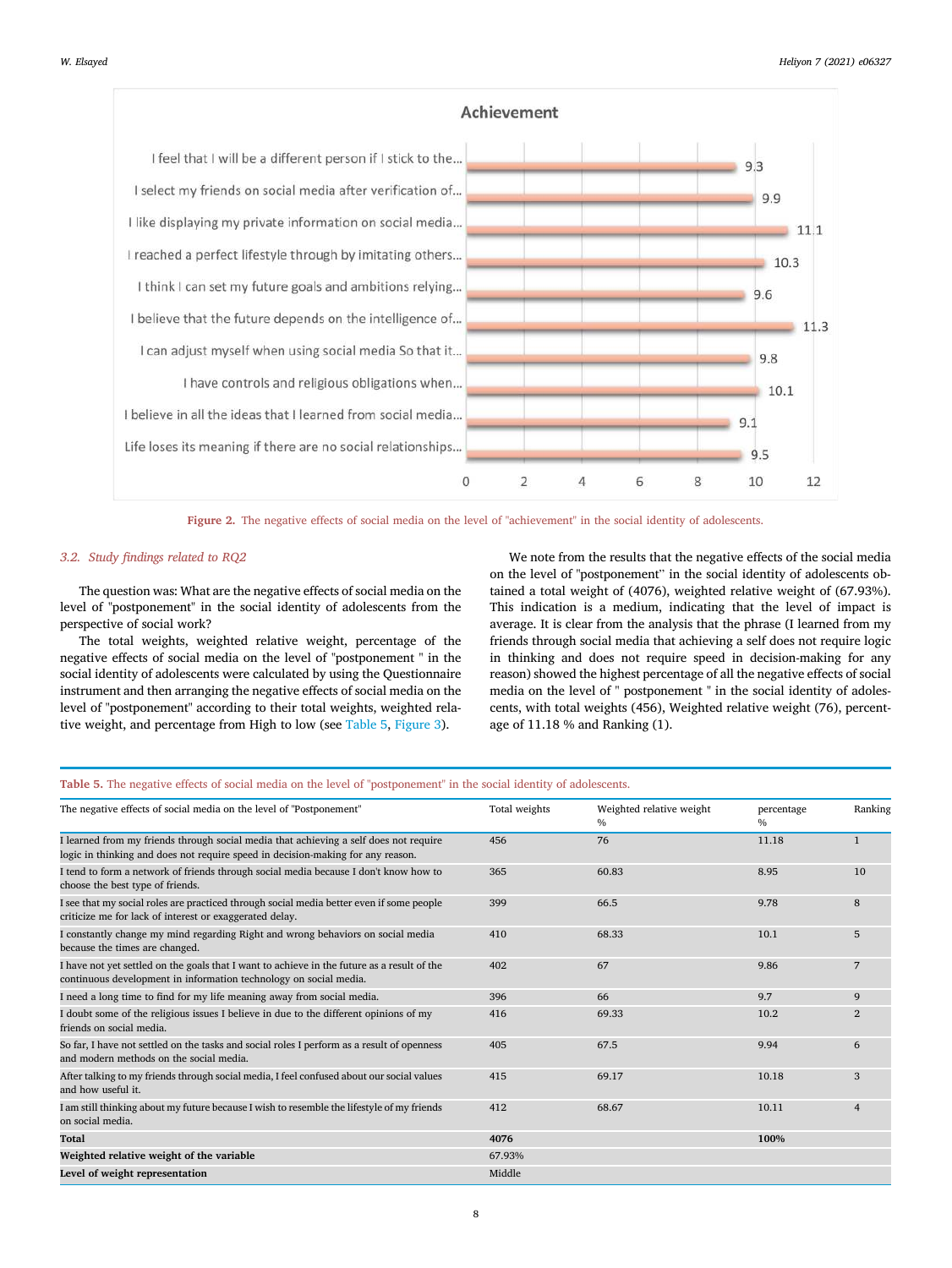

Figure 3. The negative effects of social media on the level of "postponement" in the social identity of adolescents.

#### *3.3. Study* fi*ndings related to RQ3*

The question was: What are the negative effects of social media on the level of "closure" in the social identity of adolescents from the perspective of social work?

The total weights, weighted relative weight, percentage of the negative effects of social media on the level of " closure " in the social identity of adolescents were calculated by using the Questionnaire instrument and then arranging the negative effects of social media on the level of " closure " according to their total weights, weighted relative weight, and percentage from High to low (see Table 6, Figure 4).

We note from the results that the negative effects of the social media on the level of "closure" in the social identity of adolescents obtained a total weight of (3897), weighted relative weight of (64.95 %). This indication is a medium, indicating that the level of impact is average. It is

clear from the analysis that the phrase (The presence of my family members on my social media account is imposed on me, and I am inside me I don't agree on it) showed the highest percentage of all the negative effects of social media on the level of " closure " in the social identity of adolescents, with total weights (507), Weighted relative weight (84.5), percentage of 13.01% and Ranking (1).

#### *3.4. Study* fi*ndings related to RQ4*

The question was: What are the negative effects of social media on the level of "dispersion" in the social identity of adolescents from the perspective of social work?

The total weights, weighted relative weight, percentage of the negative effects of social media on the level of " dispersion" in the social identity of adolescents were calculated by using the Questionnaire

#### Table 6. The negative effects of social media on the level of "closure" in the social identity of adolescents.

| The negative effects of social media on the level of "Closure"                                                                            | Total weights | Weighted relative<br>weight % | percentage % | Ranking         |
|-------------------------------------------------------------------------------------------------------------------------------------------|---------------|-------------------------------|--------------|-----------------|
| I see that my future has become strongly determined by my relationships with friends in my virtual<br>community Via social media.         | 374           | 62.33                         | 9.6          | 8               |
| I follow my friends in everything they do on social media.                                                                                | 373           | 62.17                         | 9.57         | 9               |
| I tend to choose the friends I meet on social media because I don't have to meet them face to face.                                       | 390           | 65                            | 10.01        | 5               |
| My thoughts, convictions, and style of life are made by the views of my friends on social media.                                          | 380           | 63.33                         | 9.75         | $7\overline{ }$ |
| I wait help my friends on Facebook and Instagram in setting my goals in life.                                                             | 385           | 64.17                         | 9.88         | 6               |
| The presence of my family members on my social media account is imposed on me, and I am inside<br>me I don't agree on it.                 | 507           | 84.5                          | 13.01        |                 |
| The satisfaction of my virtual friends about me Via social media makes me feel comfortable.                                               | 416           | 69.33                         | 10.67        | 3               |
| I stick to the ideas of absolute freedom because is my way to get closer to others by raising the number of<br>followers on social media. | 419           | 69.83                         | 10.75        | $\overline{2}$  |
| I believe in the point of view of my social media friends regarding sexual intercourse.                                                   | 257           | 42.83                         | 6.6          | 10              |
| Social media give meaning to my social relations with others through their acceptance of me and their<br>interaction with me.             | 396           | 66                            | 10.16        | $\overline{4}$  |
| Total                                                                                                                                     | 3897          |                               | 100%         |                 |
| Weighted relative weight of the variable                                                                                                  | 64.95 %       |                               |              |                 |
| Level of weight representation                                                                                                            | Middle        |                               |              |                 |
|                                                                                                                                           |               |                               |              |                 |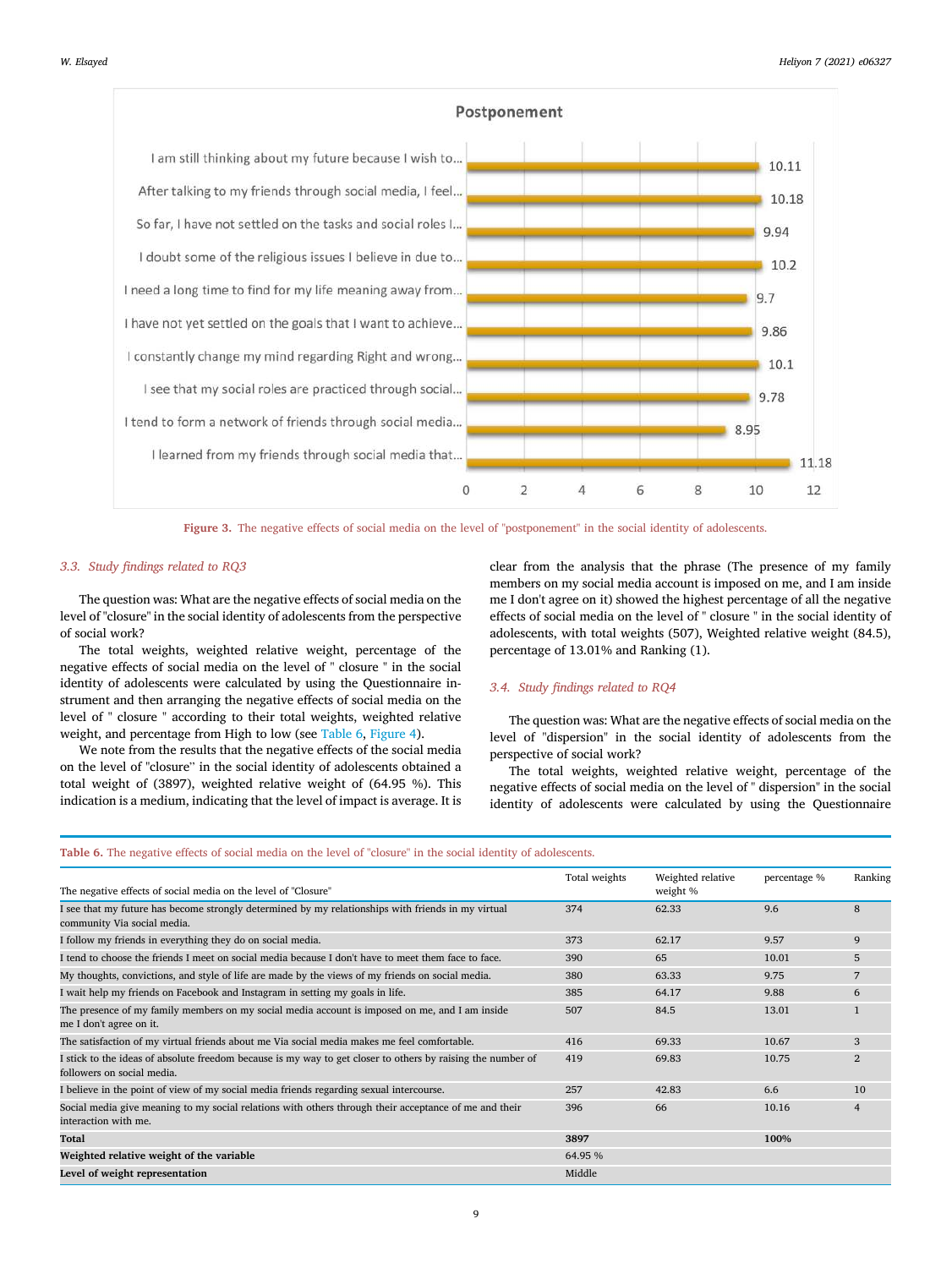

Figure 4. The negative effects of social media on the level of " closure " in the social identity of adolescents.

| The negative effects of social media on the level of "Dispersion"                                                                                                             | Total weights | Weighted relative<br>weight % | percentage % | Ranking        |
|-------------------------------------------------------------------------------------------------------------------------------------------------------------------------------|---------------|-------------------------------|--------------|----------------|
| My friends on Facebook convinced me that social values are a mask to reach personal<br>interests.                                                                             | 417           | 69.5                          | 10.26        | $\overline{4}$ |
| I have learned from social media that religious commitment is not something<br>important as long as I am comfortable with what I doing of action.                             | 346           | 57.67                         | 8.51         | 10             |
| I don't see a way of life that attracts me more than to any other because of the events<br>and problems that I read and discussed through social media.                       | 410           | 68.33                         | 10.09        | 6              |
| I learned from my friends on the social media that a person lives his day and does not<br>tire himself thinking about the future.                                             | 373           | 62.17                         | 9.18         | 9              |
| I don't have close friends on social media, I just want to be among the participants on<br>the social media pages in order for me to feel the importance me of being in life. | 449           | 74.83                         | 11.05        | $\mathbf{1}$   |
| I learned from the social media that social values are imposed on us and we are the only<br>ones who carry them through life as a result of our society's culture.            | 392           | 65.33                         | 9.64         | 8              |
| I feel my time is bleak and lonely if I stay away from my virtual relationships with my<br>friends on social media.                                                           | 414           | 69                            | 10.18        | 5              |
| I prefer to always spend my time on social media only because I am not integrated into<br>ideas and convictions with my family members.                                       | 437           | 72.83                         | 10.75        | $\overline{2}$ |
| The news I discuss with my social media friends has made me believe that life is<br>difficult and tiring for many of us.                                                      | 421           | 70.17                         | 10.36        | 3              |
| My role in my life and my community is determined by the experiences, including<br>traumatic experiences, my friends bring to me via social media.                            | 406           | 67.67                         | 9.98         | 7              |
| <b>Total</b>                                                                                                                                                                  | 4065          |                               | 100%         |                |
| Weighted relative weight of the variable                                                                                                                                      | 67.75%        |                               |              |                |
| Level of weight representation                                                                                                                                                | Middle        |                               |              |                |

Table 7. The negative effects of social media on the level of "dispersion" in the social identity of adolescents.

instrument and then arranging the negative effects of social media on the level of "dispersion" according to their total weights, weighted relative weight, and percentage from High to low (see Table 7, Figure 5).

We note from the results that the negative effects of the social media on the level of "dispersion" in the social identity of adolescents obtained a total weight of (4065), weighted relative weight of (67.75%). This indication is a medium, indicating that the level of impact is average. It is clear from the analysis that the phrase (I don't have close friends on social media, I just want to be among the participants on the social media pages in order for me to feel the importance me of being in life) showed the highest percentage of all the negative effects of social media on the level of " dispersion " in the social identity of adolescents, with total weights (449), Weighted relative weight (74.83), percentage of 11.05% and Ranking (1).

#### *3.5. Study* fi*ndings related to RQ5*

The question was: Does the degree of awareness adolescents of the negative effects of social media on levels of their social identity vary according to gender, adjective, age, number years of using, and favorite app?

In order to answer the fifth research question of the study, the investigator measured the mean scores and standard deviations. In order to find out the importance of the variations between averages, the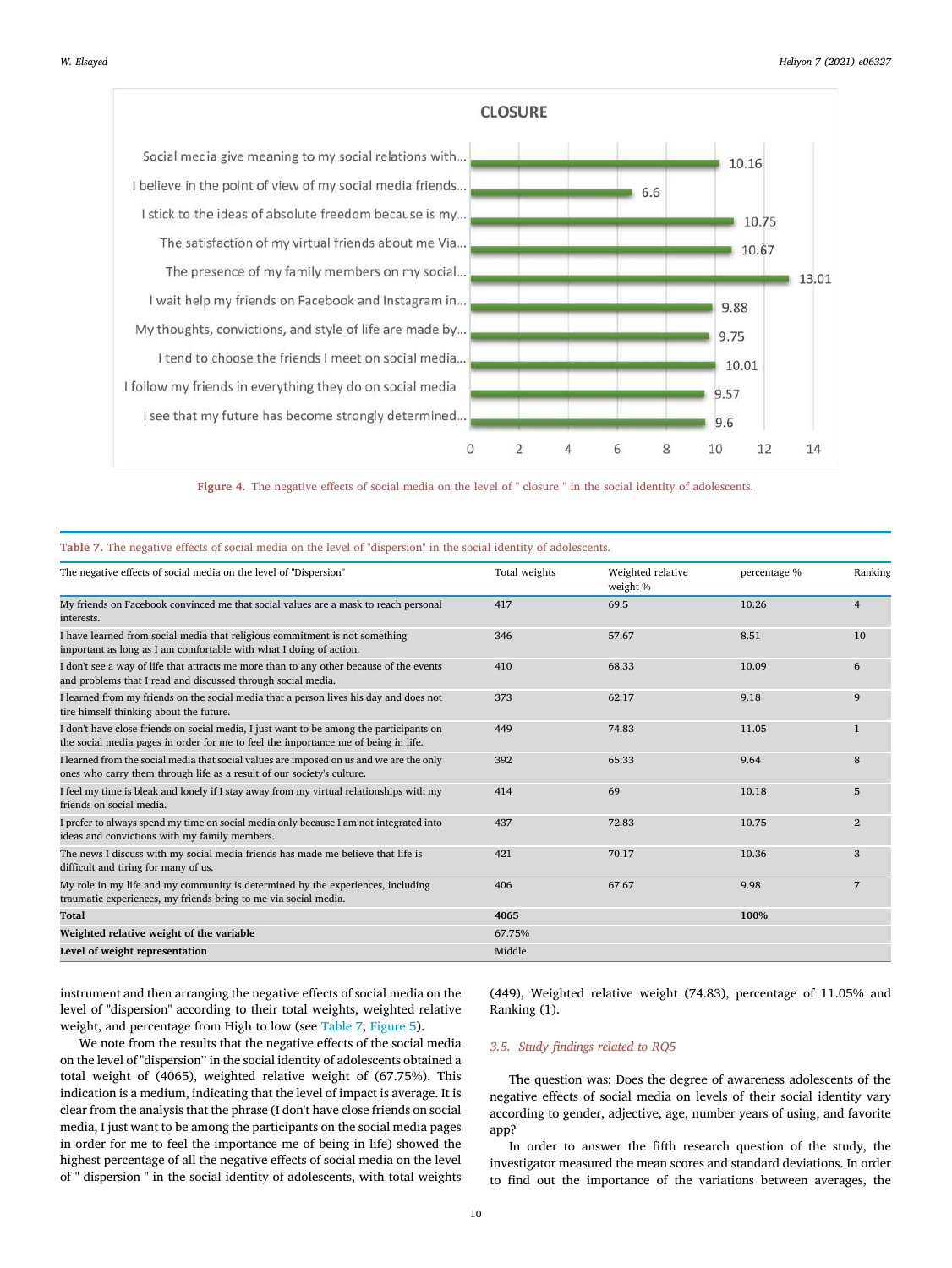

Figure 5. The negative effects of social media on the level of " dispersion " in the social identity of adolescents.

| Table 8. Mean and SD by gender of the adolescent's responses. |                                                     |      |                |          |               |             |  |
|---------------------------------------------------------------|-----------------------------------------------------|------|----------------|----------|---------------|-------------|--|
| Gender                                                        |                                                     | Mean | Std. Deviation | T. Value | Sig. (tailed) | Sig. level  |  |
| Female                                                        | 102                                                 | 2.98 | 0.809          | $-3.017$ | $0.000*$      | Significant |  |
| Male                                                          | 98                                                  | 3.87 | 0.645          |          |               |             |  |
|                                                               | Statistically cignificant at $(a \cap \mathsf{DE})$ |      |                |          |               |             |  |

Statistically significant at ( $\alpha$  0.05).

#### Table 9. Mean and SD by an adjective of the adolescent's responses.

| Adjective                                          |        | Mean | Std. Deviation | T. Value | Sig. (tailed) | Sig. level  |  |
|----------------------------------------------------|--------|------|----------------|----------|---------------|-------------|--|
| User of networks                                   | 190    | 3.22 | 0.976          | $-4.019$ | $0.000*$      | Significant |  |
| Non-user of networks                               | $10\,$ | 5.01 | 0.412          |          |               |             |  |
| Statistically cignificant at $(a \cap \mathbb{R})$ |        |      |                |          |               |             |  |

Statistically significant at ( $\alpha$  0.05).

# Table 10. One-way ANOVA of the responses of adolescents by age.

|     |                                                                                                                                                                                                                                                                                                                   | Sum of Squares | df  | Mean Square |       | Sig. (tailed) | Sig. level      |
|-----|-------------------------------------------------------------------------------------------------------------------------------------------------------------------------------------------------------------------------------------------------------------------------------------------------------------------|----------------|-----|-------------|-------|---------------|-----------------|
|     | Between Groups                                                                                                                                                                                                                                                                                                    | 4.000          |     | 1.900       | 2.721 | $0.178*$      | Not Significant |
| Age | Within Groups                                                                                                                                                                                                                                                                                                     | 107.192        | 129 | .652        |       |               |                 |
|     | Total                                                                                                                                                                                                                                                                                                             | 111.192        | 132 |             |       |               |                 |
|     | $\mathcal{L}$ and $\mathcal{L}$ and $\mathcal{L}$ and $\mathcal{L}$ and $\mathcal{L}$ and $\mathcal{L}$ and $\mathcal{L}$ and $\mathcal{L}$ and $\mathcal{L}$ and $\mathcal{L}$ and $\mathcal{L}$ and $\mathcal{L}$ and $\mathcal{L}$ and $\mathcal{L}$ and $\mathcal{L}$ and $\mathcal{L}$ and $\mathcal{L}$ and |                |     |             |       |               |                 |

\*Statistically significant at ( $\alpha$  0.05).

# Table 11. One-way ANOVA of the responses of adolescents by number years use of social media.

|                                  |                | Sum of Squares | df  | Mean Square |       | Sig. (tailed) | Sig. level      |
|----------------------------------|----------------|----------------|-----|-------------|-------|---------------|-----------------|
| Number years use of social media | Between Groups | 4.000          |     | 1.430       | 1.503 | $0.142*$      | Not Significant |
|                                  | Within Groups  | 107.192        | 129 | .564        |       |               |                 |
|                                  | Total          | 111.192        | 132 |             |       |               |                 |
|                                  |                |                |     |             |       |               |                 |

\*Statistically significant at (α 0.05).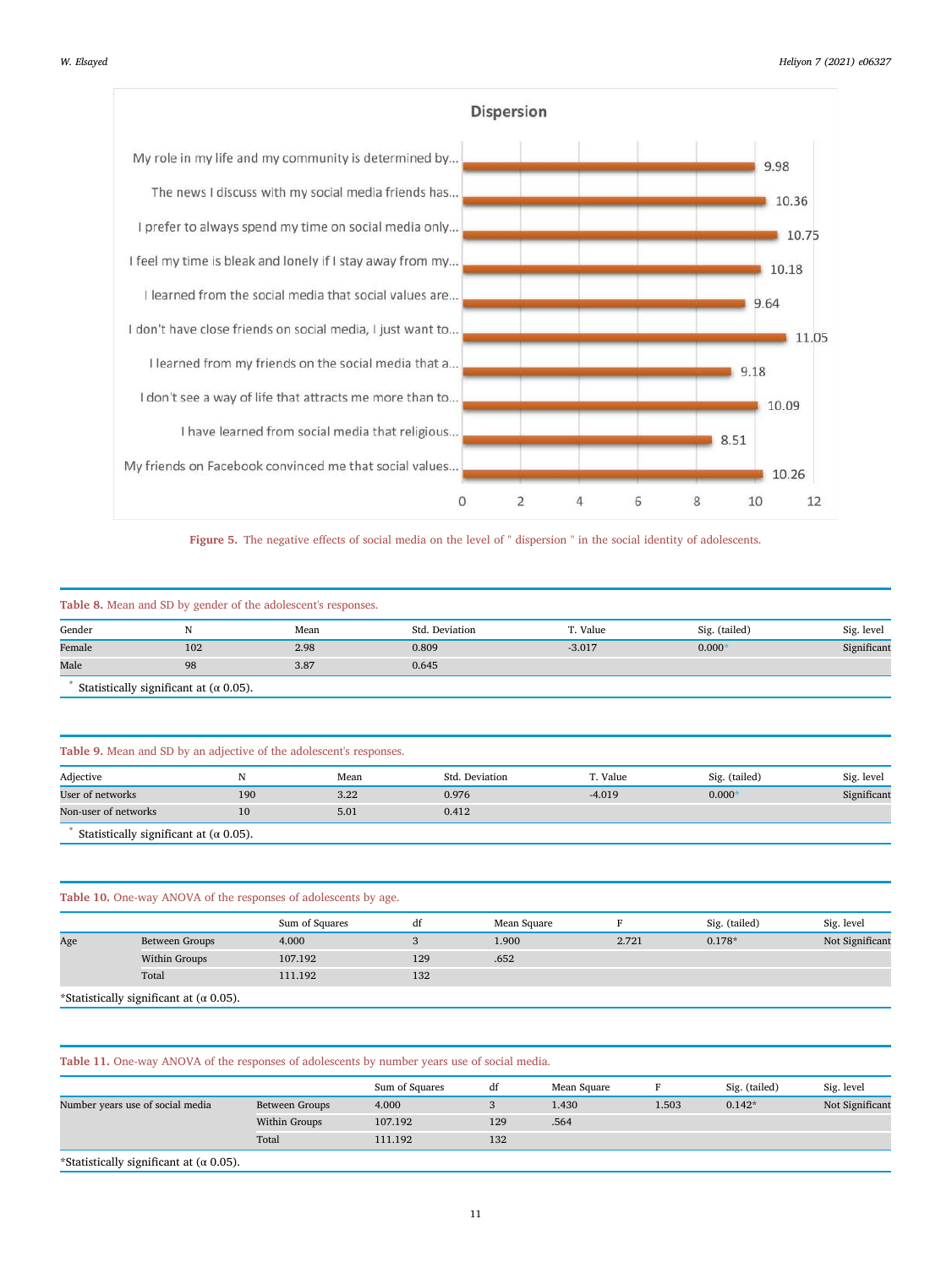### Table 12. One-way ANOVA of the responses of adolescents by favorite app.

| W. Elsaved | Heliyon 7 (2021) e06327 |  |  |
|------------|-------------------------|--|--|
|------------|-------------------------|--|--|

| There I'm one may rait in the responses or adorescents by raited appli- |                                                 |                |     |             |       |               |                 |  |  |
|-------------------------------------------------------------------------|-------------------------------------------------|----------------|-----|-------------|-------|---------------|-----------------|--|--|
|                                                                         |                                                 | Sum of Squares | df  | Mean Square |       | Sig. (tailed) | Sig. level      |  |  |
| <b>Favorite App</b>                                                     | Between Groups                                  | 4.000          |     | 1.099       | 1.103 | $0.123*$      | Not Significant |  |  |
|                                                                         | Within Groups                                   | 107.192        | 129 | .477        |       |               |                 |  |  |
|                                                                         | Total                                           | 111.192        | 132 |             |       |               |                 |  |  |
|                                                                         | *Statistically significant at ( $\alpha$ 0.05). |                |     |             |       |               |                 |  |  |

investigator then conducted an independent T-test and a one-way ANOVA test. In the following section, the findings are detailed.

#### *3.5.1. Gender*

An independent sample test (T) was used by the researcher to determine the importance of the discrepancies between averages of adolescents' awareness of the negative impact of social media on their social identity levels. The results were measured by gender (see Table 8).

The results in Table 8 show that the computed value of (T) was (-3,017), which is greater than that of the table of (T). This implies that at the significance level of (0.000), which is less than the required statistical significance level (0.05), there are substantial differences between the mean value of male and female, where females are preferred over males.

#### *3.5.2. Adjective*

An independent sample test (T) was used by the researcher to determine the importance of the discrepancies between averages of adolescents' awareness of the negative impact of social media on their social identity levels. The results were measured by adjective (see Table 9).

The results in Table 9 show that the computed value of (T) was (-4.019), which is greater than that of the table of (T). This implies that at the significance level of (0.000), which is less than the required statistical significance level (0.05), there are substantial differences between the mean value of Users of networks and Non-users of networks, where the User of networks are favored over the Non-user of networks.

#### *3.5.3. Age*

Table 10. Shows the ANOVA one-way test results to evaluate the responses of the adolescent according to age.

In Table 10. There are no statistically significant variations in the viewpoints of teenagers according to the age variable at 0.178, which is greater than the required statistical significance level of 0.05.

#### *3.5.4. Number years use of social media*

Table 11. Shows the ANOVA one-way test results to evaluate the responses of the adolescents according to number years use of social media.

In Table 11. There are no statistically significant variations in the viewpoints of teenagers according to the number years use of social media variable at 0.142, which is greater than the required statistical significance level of 0.05.

#### *3.5.5. Favorite app*

Table 12. Shows the ANOVA one-way test results to evaluate the responses of the adolescents according to favorite app.

In Table 12. There are no statistically significant variations in the viewpoints of teenagers according to the favorite app variable at 0.123, which is greater than the required statistical significance level of 0.05.

#### 4. Discussion

This study aimed to identify the negative effects of social media on "levels" the social identity of adolescents in the secondary stage from the perspective of social work, the results showed that the negative effects of the social media on the level of "achievement" in the social identity of adolescents obtained a total weight of (4020), weighted relative weight

of (67%). This indication is a medium, indicating that the level of impact is average. The obtained results, are shown in Table 4, and concern the extent negative effects of social media on the level of "achievement" of the social identity of adolescents. We have noticed that most adolescent responses are indicating a lack of interest in the effective role in normal life, and rather transforming themselves into being united with an electronic world where the quality of values and principles are different from that of previous generations. Here we see that some teenagers are trying to have an entity and a role but many of them cannot because of the dangerous and influential role of the internet which depends on dazzling and attracting the longest number of hours in front of social media. Although, James Marcia believes this level is the most mature level of identity because it integrates and develops the growth of the personality of the teenager through the development and identification of tasks and pledges clearly and specifically. However, the adolescent cannot reach a strong level due to the fact that many of them are driven towards the negative impact of these sites. This corresponds with a study (Bu-Abdullah, 2016) which indicated to emphasized that the use of the Internet leads to a lack of interest in the effective role in their life and Delayed level of academic achievement in adolescent pupils as well, the obtained results, are shown in Table 5, and concern the negative effects of the social media on the level of "postponement" in the social identity of adolescents obtained a total weight of (4076), weighted relative weight of (67.93%). This indication is a medium, indicating that the level of impact is average. We note from the results and It is clear from the analysis that the negative effects of social media on the level of "Postponement" of the social identity of adolescents indicating the inability of an adolescent to come up with a clear idea of the things he wants. Besides, his goals in life are almost clear but he cannot make decisions about them, he is a person whose character is fluctuating and contradictory for fear of taking responsibility or committing to specific promises to himself or the community around him. This agrees with James Marcia's opinion that the teenager in this rank is in a period of exploration and has unclear and vague commitments. and has not set his position on many of his life issues This corresponds with a study (Bu-Abdullah, 2016) which indicated to emphasized, the availability of the Internet inside the home increases the duration of use of the adolescent to a social network, and this too leads postponing adolescents for many of the goals in addition to the Fluctuation in opinion and inability to make clear decisions.

Results also showed in Table 6, that the negative effects of the social media on the level of "closure" in the social identity of adolescents obtained a total weight of (3897), weighted relative weight of (64.95 %). This indication is a medium, indicating that the level of impact is average. Moreover, the obtained results, as shown in Table 5, and concern the extent the negative effects of social media on the level of "closure" of the social identity of adolescents indicating that the adolescent is ineffective and awaits solutions and results from others, whether power, friends or society. This result reflects the extent of the turbulence experienced by adolescents with their lack of self-confidence due to lack of ability to choose and lack of self-confidence, whether at the future social level or at the religious level and that he cannot make a decision or take responsibility. James Marcia expresses this rank that the teenager does not have clear and specific commitments, but takes them ready from his parents or those around him. This contradicts the study (Hattat, 2014) which indicated that social networks reduce the degree of social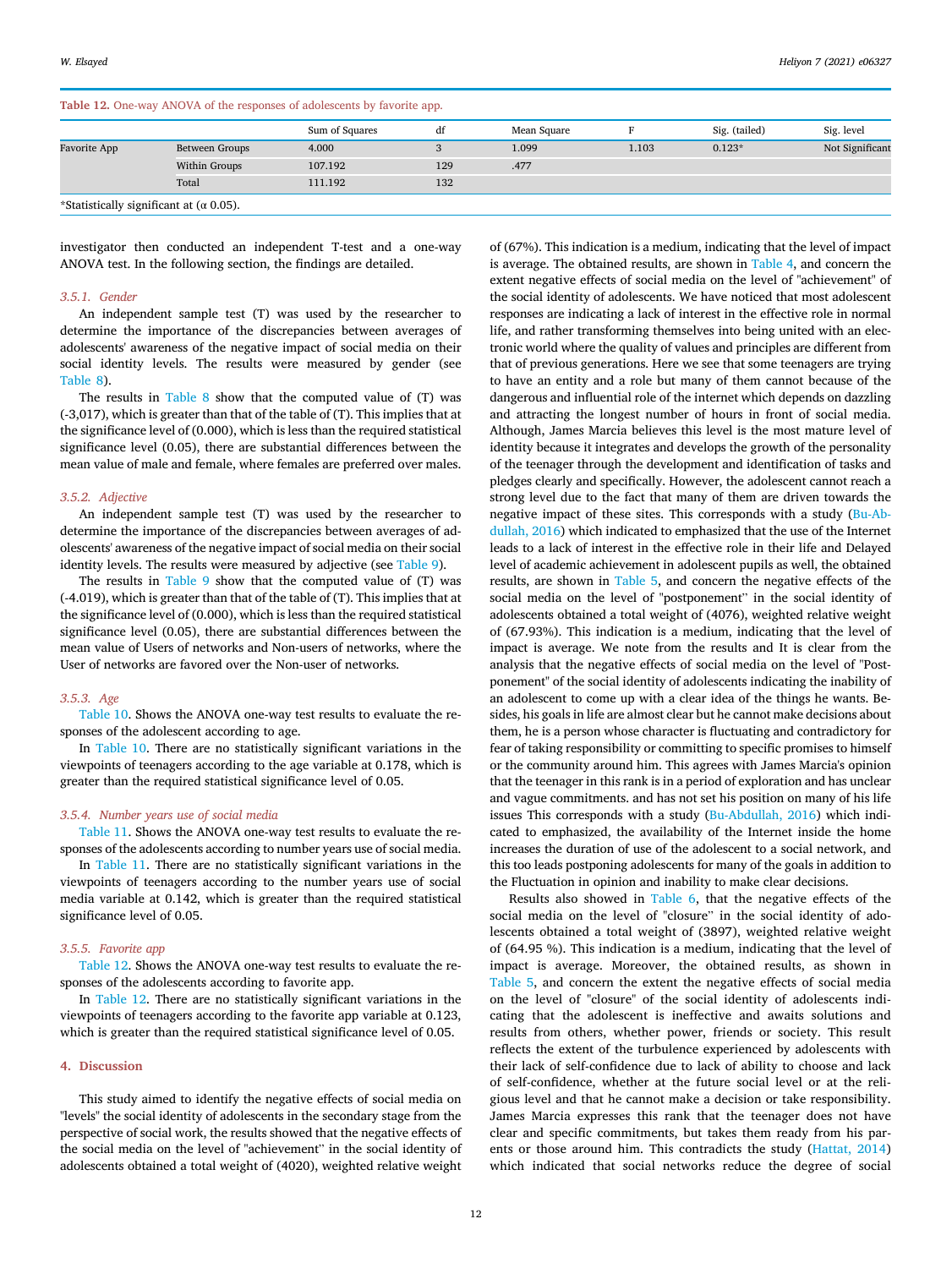Table 13. Ranking levels of the social identity of adolescents after all negative effects of social media on it.

| Levels of social identity of adolescents | Total weights | Percentage<br>$\%$ | Ranking      |
|------------------------------------------|---------------|--------------------|--------------|
| Achievement                              | 4020          | 25.03%             | 3            |
| Postponement                             | 4076          | 25.4%              |              |
| Closure                                  | 3897          | 24.26%             | 4            |
| Dispersion                               | 4065          | 25.31%             | $\mathbf{2}$ |
| Total                                    | 16058         | 100%               |              |
| Weighted relative weight of the variable | 66.9%         |                    |              |
| Level of weight representation           | Middle        |                    |              |



Figure 6. Ranking levels of the social identity of adolescents after all negative effects of social media on it.

isolation, but, the exact scores and percentages reached by the current study prove that social networking sites have a significant negative impact that leads to more of closure with their lack of self-confidence due to lack of ability to choose and lack of self-confidence as well, the obtained results, are shown in Table 7, and concern the negative effects of the social media on the level of "dispersion" in the social identity of adolescents obtained a total weight of (4065), weighted relative weight of (67.75%). This indication is a medium, indicating that the level of impact is average. We note from the results and It is clear from the analysis that the negative effects of social media on the level of "dispersion" of the social identity of adolescents, indicating the adolescent is less accepting of himself and his community. He sees himself as "inferior", making his thoughts and behaviors immature. In addition, he is also closer to the character of aggressiveness and may evolve to be psychopathic. This is consistent with James Marcia's assertion in his theory that the rank of "dispersion" of the lowest ranks of identity and it characterized that teenager does not have clear commitments and does not try to discover other options or alternatives and fails to adhere to a fixed ideology. This contradicts the study (Hattat, 2014)

which indicated that social networks reduce lack of concentration but the accurate scores and percentages reached by the present study prove that social media have a significant negative impact that leads to more distractions, anxiety, lack of concentration and dispersion.

On the other hand, the obtained results, as shown in Tables 8 and 9, 10, 11, and 12 pertained to whether the degree of awareness adolescents of the negative effects of social media on levels of their social identity vary according to gender, adjective, age, number years of using, and favorite app. The results indicated that the degree of adolescent's awareness varies according to gender and adjective, with females being more aware of the negative effects of social media than males. maybe due to the fact that females' adolescents are more fearful and cautious about themselves as a result of socialization since childhood started and keener because the amount of accountability of parents to their daughter in the Arab world for the mistakes she makes is more severe and violent than the boy, which is why the girl is more cautious in her relationships with others through social media. It is also worth noting no statistically significant differences in adolescent's awareness were found based on the variables of age, number years of using, and favorite app.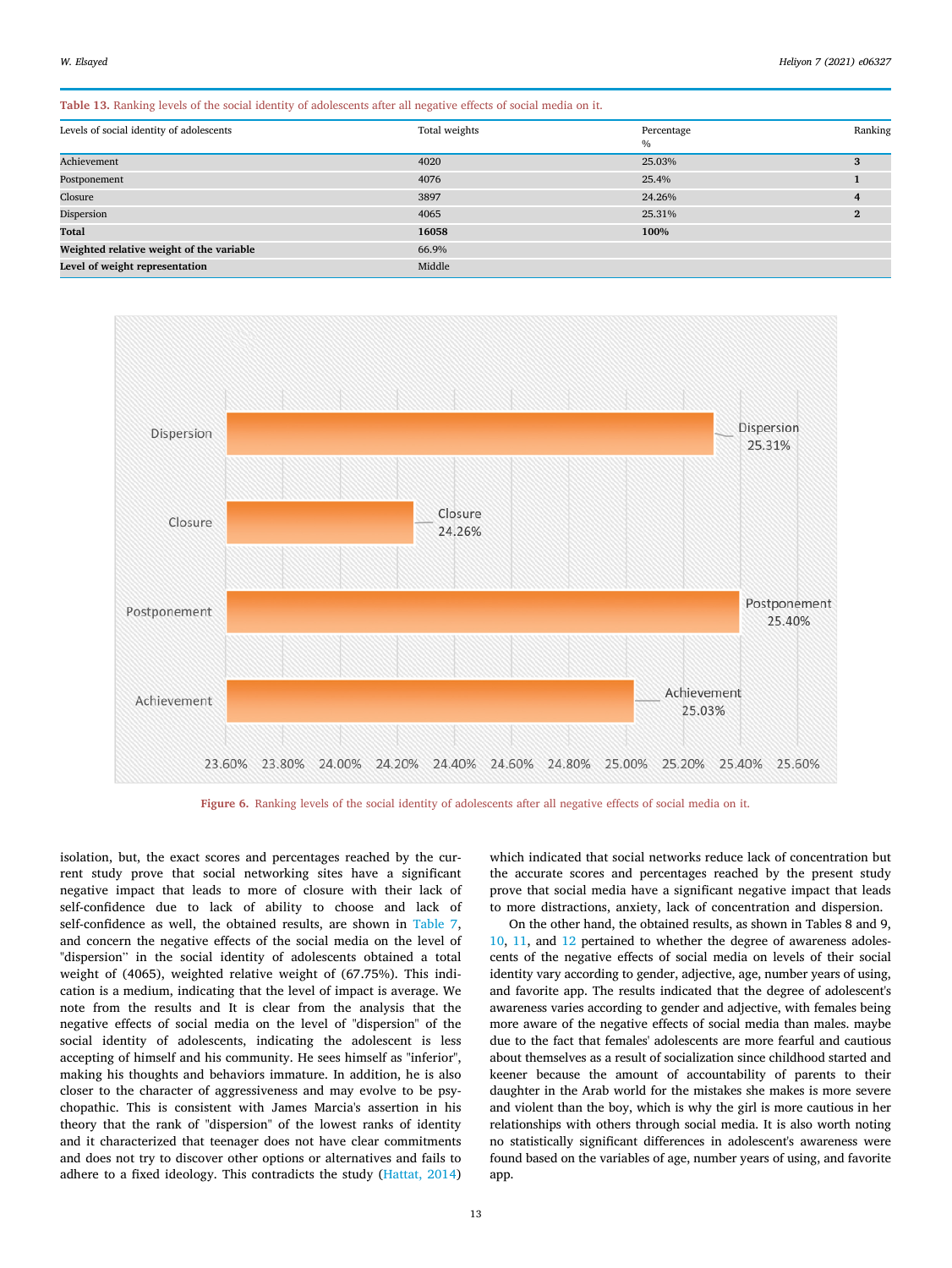#### 5. Conclusions

From the results above, we can conclude that the value of all negative effects of social media on "levels" the social identity of adolescents from the perspective of social work came to a total weight of (16058), weighted relative weight of (66.9%). This indication is a medium, indicating that the level of impact is average for all negative effects of social media on the levels of social identity in adolescents. It ranked first "Postponement level" at 25.4%, It is followed by the ranked second "Dispersion level" at 25.31%,

*5.1. In light of this, we reach an important conclusion, which is that*

place "Closure level" at 24.26% (see Table 13, Figure 6).

It is necessary taking serious measures from the family, school, and institutions that care for the family and children to pay attention to how to face negative effects of social media on social identity to children and adolescents. Besides working to encourage children and adolescents do not get lost their time and take the largest part of their free time in practicing sports and cultural activities. That corresponds with the study (Hamdi, 2018) which was emphasized in it that the most important motives for the use of social networking sites are entertainment for loss of time.

Then came third place "Achievement level" at 25.03%, Finally in fourth

In addition to another important conclusion is train parents to help their children to make the best use of these sites so as not to be exposed to problems resulting from open communication without restrictions. and this corresponds to a study (Bu-Abdullah, 2016) which was emphasized that parents should know the programs which watching it their teenager child is on the Internet to guide them to useful things on social networks. Hence, the researcher presents her following recommendations.

#### 6. Recommendations

Urge parents to follow their children continuously and guide them in the use of social networking sites.

Educating children about the need to observe the privacy of their information and data, so that it is not accessible to everyone, including strangers.

Educating the awareness of children not to accept video conversations or written conversations or requests for friendship from strangers.

Educating children's awareness of the need to not display their own pictures in public so as not to be copied by strangers and exploited inappropriately.

Urge children to inform their parents of any threat or blackmail they may face from anyone on the internet.

Urge parents to fill the leisure time of their children by encouraging them to practice a hobby or sport they love.

Urge parents not to excessively pamper their children or give them extra money so as not to spoil them.

Increase educational institution awareness seminars for students, giving information on the pros and cons of social networking sites.

Urge parents to establish a bridge of communication between them and their children and follow the method of persuasion, and not intimidation, when adapting their child's behavior on the internet.

# Declarations

#### *Author contribution statement*

W. Elsayed: Conceived and designed the experiments; Performed the experiments; Analyzed and interpreted the data; Contributed reagents, materials, analysis tools or data; Wrote the paper.

### *Funding statement*

This research did not receive any specific grant from funding agencies in the public, commercial, or not-for-profit sectors.

### *Data availability statement*

Data will be made available on request.

*Declaration of interests statement*

The authors declare no conflict of interest.

#### *Additional information*

No additional information is available for this paper.

#### References

- Abdul Jalil, M.A., 2011. How communication contributed to weakening Social customs and traditions and reduced Social relations. In: Ninth Doha Conference for Interfaith Dialogue, 26 October. Doha, Qatar, p. 247.
- Abu Arad, S.,B.,A., 2008. Leisure and Recreation in the Life of Muslim Youth (Concept and Practice), Saudi Arabia. Faculty of Education, King Khalid University, p. 18.
- AL-Aag, H.N., 2013. The Use of the Internet in the Study and its Relationship to Motivation for Learning in Adolescents (12-14 years). School Psychology, University of Agli Olhaj, Algeria. Master Thesis.
- Al-Ghamdi, H.A.F., 2001. A relationship that constitutes the identity of Alana with moral thinking in a sample of males in adolescence and youth, Egypt. Egypt. J. Psychol. Stud. 86.
- Al-Hafian, F., 2004. Language and identity: problems of concepts and controversy of relationships. Al-Tasamoh J. Amman 5, 30.
- Al-Jazi, H., 2018. What Is Twitter and How to Use it, Egypt, first ed. House of Books, p. 14.
- Al-Mu'ti, H., 2016. The Damage of the Snapchat Program, 1. University Library, Cairo, p. 93.
- Al-Murshidi, E.H.A., 2007. The Development of Understanding the Identity of Adolescents and its Relationship with Social Interaction. University of Babylon, College of Basic Education, Iraq, p. 27.
- Al-Obaidi, I., 2019. Social media and its Impact on Society, Egypt, first ed. Modern University Office, p. 18.
- AL-Oubli, T.N.M., 2011. Psychometric Characteristics of the Scale of Identity and Crisis Crises for Adolescents in Housing Institutions, Egypt. Ain Shams University, Faculty of Education, Dar Almnzoma, p. 826.
- Al-Shammasi, E.M.M., 2006. General Education and Philosophy of Education. Damascus University Publications, Syria, p. 23.
- Al-Shareef, H., 2014. A Collaborative Access Control Model for Shared Items in Online Social Networks. The School of Graduate and Postdoctoral Studies, The University of Western London, Ontario, Canada, p. 73.
- Al-Zu'bi, A.M., 2001. Psychology of Childhood and Adolescence, first ed. Amman, Jordan, p. 477.
- Ali, L.I., 2007. Ranks of Social and Ideological Identity and Their Relationship Psychological Alienation ", Unpublished Master Thesis, Supervised. Faculty of Education, Damascus University, Syria, p. 83.

Ali, A., 2019. What Is Snapchat, Cairo, 1. House of Books, p. 102.

Asiri, A., 2004. A Relationship that Constitutes the Identity of the Ego with Both the Concept of Self and harmony Psychosocial and General, Unpublished Master Thesis, Supervision. College Education-Umm Al-Qura University, Saudi Arabia, p. 122.

- Asur, S., Huberman, B., 2010. Predicting the future with social media. In: Paper Presented at the Web Intelligence and Intelligent Agent Technology (WI-IAT), 2010. IEEE/WIC/ ACM International Conference, p. 40.
- Awad, R.A., 2013. The Effects of Using Social Media Sites on the Educational Achievement of Children in Tulkarm Governorate from the Perspective of Housewives. Al-Quds Open University, Faculty of Social and Family Development, Palestine, p. 17.
- Bailey, O.G., Camerez, B., 2009. Understanding alternative media. In: Cairo, O.A. (Ed.), Translation: Islah. Nile Arab Group, p. 10.
- Bakkar, A., 2010. The Teenager How to Understand it and How to Direct it. The Arab Library, No. 4, Arab Republic of Egypt.
- Bouchey, H.A., Furman, W., 2013. Dating and romantic experiences in adolescence. In: Adams, G., Berzonsky, M.D. (Eds.), Blackwell Handbook of Adolescence, p. 319.
- Bu-Abdullah, S., 2016. Internet Uses and Their Impact on Students Adolescents "Secondary Field Study of Khadr Ramadan Omash-Biskra", Algeria, Master Thesis. Mohammed Khayder University - Biskra, Faculty of Humanities and Social Sciences.
- Cillessen, A.H.N., Rose, A.J., 2008. Understanding Popularity in the Peer System, Current Directions in Developmental Psychology, second ed. Pearson, New York, p. 143.
- Cochran, W.G., 1963. Sampling Techniques, second ed. John Wiley and Sons, Inc., New York, p. 75.
- Dawaq, H., 2016. Religion and Identity between the Narrow Belonging and the Capacity of Creativity, Algeria, first ed., p. 26
- Erikson, Erik, 1994. Identity and the Life Cycle Paperback April 17, New York London, p. 15. Hamdi, M.A., 2018. University Youth Dependence on Social Media for Access to
- Information "A Survey Study at the University of Tabuk, Saudi Arabia", Amman, Jordan, Master Thesis. Department of Journalism and Media, Faculty of Information, Middle East University.
- Hamed, D., 2018. WhatsApp, Egypt, first ed. Dar Al-Sharq, p. 7.